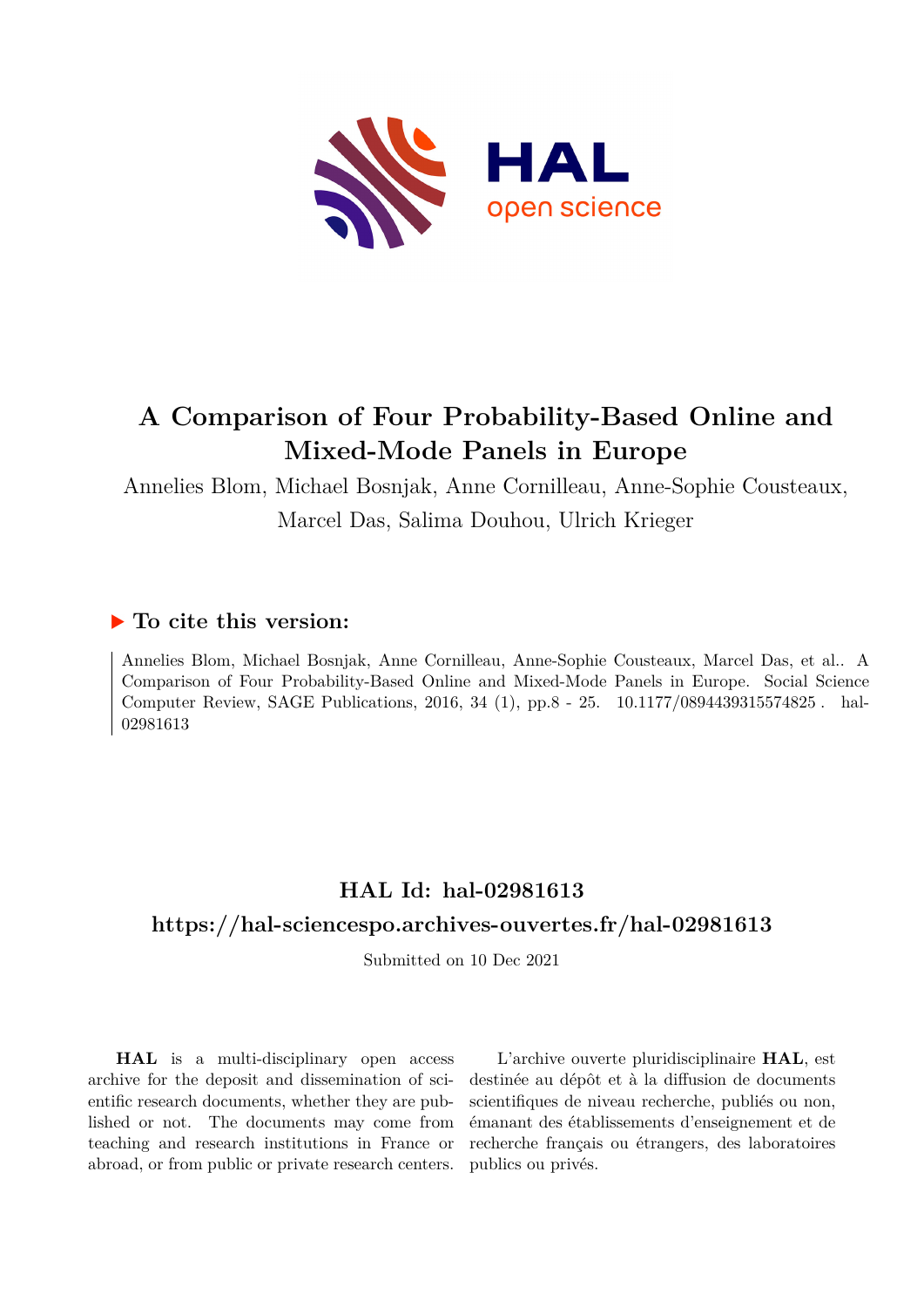# A Comparison of Four Probability-Based Online and Mixed-Mode Panels in Europe

Social Science Computer Review 2016, Vol. 34(1) 8-25 © The Author(s) 2015 Reprints and permission: [sagepub.com/journalsPermissions.nav](http://www.sagepub.com/journalsPermissions.nav) DOI: 10.1177/0894439315574825 [ssc.sagepub.com](http://ssc.sagepub.com)



Annelies G. Blom<sup>1,2</sup>, Michael Bosnjak<sup>3,4</sup>, Anne Cornilleau<sup>5</sup>, Anne-Sophie Cousteaux<sup>5</sup>, Marcel Das<sup>6</sup>, Salima Douhou<sup>6</sup>, and Ulrich Krieger<sup>2</sup>

### Abstract

Inferential statistics teach us that we need a random probability sample to infer from a sample to the general population. In online survey research, however, volunteer access panels, in which respondents self-select themselves into the sample, dominate the landscape. Such panels are attractive due to their low costs. Nevertheless, recent years have seen increasing numbers of debates about the quality, in particular about errors in the representativeness and measurement, of such panels. In this article, we describe four probability-based online and mixed-mode panels for the general population, namely, the Longitudinal Internet Studies for the Social Sciences (LISS) Panel in the Netherlands, the German Internet Panel (GIP) and the GESIS Panel in Germany, and the Longitudinal Study by Internet for the Social Sciences (ELIPSS) Panel in France. We compare them in terms of sampling strategies, offline recruitment procedures, and panel characteristics. Our aim is to provide an overview to the scientific community of the availability of such data sources to demonstrate the potential strategies for recruiting and maintaining probability-based online panels to practitioners and to direct analysts of the comparative data collected across these panels to methodological differences that may affect comparative estimates.

#### Keywords

probability-based samples, online panels, offline recruitment, offline respondents, longitudinal surveys

#### Corresponding Author:

<sup>&</sup>lt;sup>1</sup> School of Social Sciences, University of Mannheim, Mannheim, Germany

<sup>&</sup>lt;sup>2</sup> Collaborative Research Center "Political Economy of Reforms" (SFB 884), University of Mannheim, Mannheim, Germany <sup>3</sup> Free University of Bozen-Bolzano, Bolzano, Italy

<sup>4</sup> GESIS—Leibniz Institute for the Social Sciences, Mannheim, Germany

 $^5$ Centre de Données Socio-Politiques (Sciences Po/CNRS), Paris, France 6 CentERdata, Tilburg University, Tilburg, The Netherlands

Annelies G. Blom, University of Mannheim, L13, 15-17, Mannheim 68131, Germany. Email: blom@uni-mannheim.de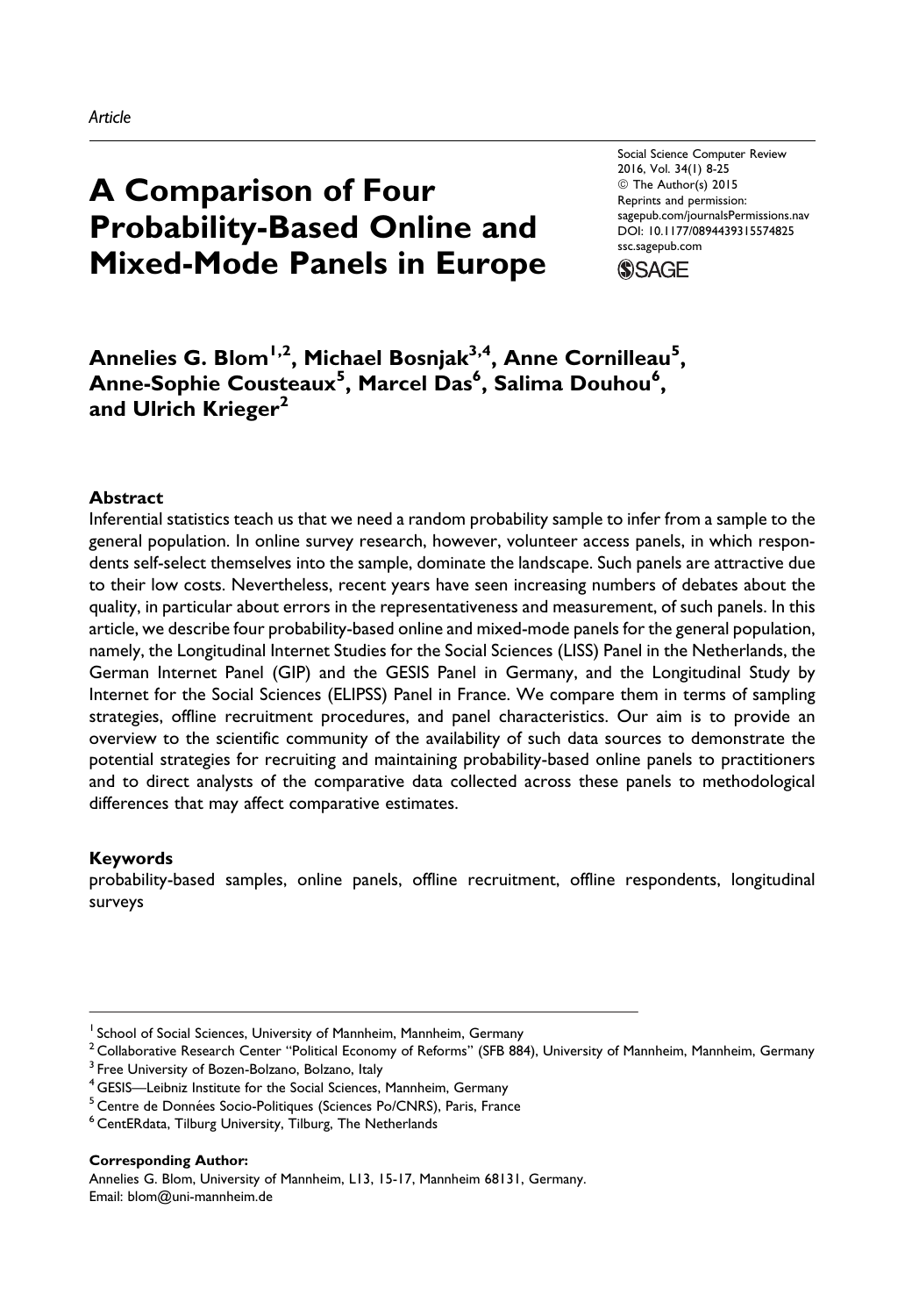## Introduction

There are compelling reasons to expect that Internet interviewing will become the dominant survey mode in the social sciences over the next few decades, largely replacing written, face-to-face, and telephone interviewing. According to Baker et al. (2010, p. 7), about 85% of online research in 2009 replaces research that previously would have been conducted in traditional modes, primarily by telephone or face-to-face. In addition, Callegaro, Villar, Yeager, and Krosnick (2014) point out that global expenditures on online research, as a percentage of total expenditures on quantitative research, increased from 19% in 2006 to 35% in 2012. Internet penetration, including the use of smartphones and tablets, is increasing across all countries and all socio-economic groups. The adoption of Internet surveys has spread rapidly, driven by the promise of faster and cheaper data collection (Couper, 2008).

Online panels typically pre-recruit their sample members for regular online interviews on diverse topics. Because online panels can invite their members by means of inexpensive e-mail messages and do not require the employment of interviewers, this mode of data collection is a costefficient alternative to the traditional modes (Dillman & Bowker, 2001). In addition, panels allow us to regularly re-interview the same respondents, thus enabling longitudinal research programs that investigate changes over time. For respondents, online panels are attractive, since participants can fill in the online questionnaires at their own pace and at times that are most convenient to them. Due to the self-completion format without interviewers present, social desirability biases can be reduced (e.g., Kreuter, Presser, & Tourangeau, 2008).

As with any mode of data collection, we distinguish between online panels that are based on a probability sample of the target population (i.e., probability panels) and those that recruit their respondents by means of a convenience sample (i.e., nonprobability panels; e.g., Couper & Bosnjak, 2010). According to statistical theory, drawing a probability sample is a necessary precondition to make inferences about the target population. However, volunteer access panels, in which respondents self-select themselves into the sample, still dominate the survey landscape. Such panels are attractive due to their low recruitment and maintenance costs. Their quality in terms of representativeness and measurement error, however, remains questionable (e.g., Callegaro et al. 2014; Krosnick, MacInnis, Suh, & Yeager, 2013; Yeager et al., 2011).

In addition to the sampling strategy (probability vs. nonprobability), the coverage of the target population and nonresponse is important for the representativeness of a sample (Groves et al., 2009). In online surveys, noncoverage is especially worrisome for those who do not have a computer and Internet access. Being ''online'' is typically related to age, education, and employment status and thus of relevance to many key social and economic research questions (see Bandilla, Kaczmirek, Blohm, & Neubarth, 2009; Leenheer & Scherpenzeel, 2013; Blom, Gathmann, & Krieger, 2015). In Europe, there are, to date, four probability-based online and mixed-mode panels that include the offline population by either providing respondents without computers and/or Internet access with the necessary equipment or interviewing them in mail surveys, as part of a mixed-mode strategy. These panels are—in chronological order of their establishment—the Longitudinal Internet Studies for the Social Sciences (LISS) Panel in the Netherlands, the German Internet Panel (GIP), the Longitudinal Study by Internet for the Social Sciences (ELIPSS) Panel in France, and the GESIS Panel in Germany.<sup>1</sup> All four panels are recruited via offline contact modes, with intensive recruitment efforts, and invest in incentives and careful panel management, in order to maintain high response rates and low attrition rates over time.

Across Europe, there is currently considerable interest in setting up probability-based online panels. For example, in the United Kingdom, an initiative supported by the National Centre for Research Methods gauged the viability of a probability-based online panel for the general population,2 followed by an expertise into this issue commissioned by the U.K. Economic and Social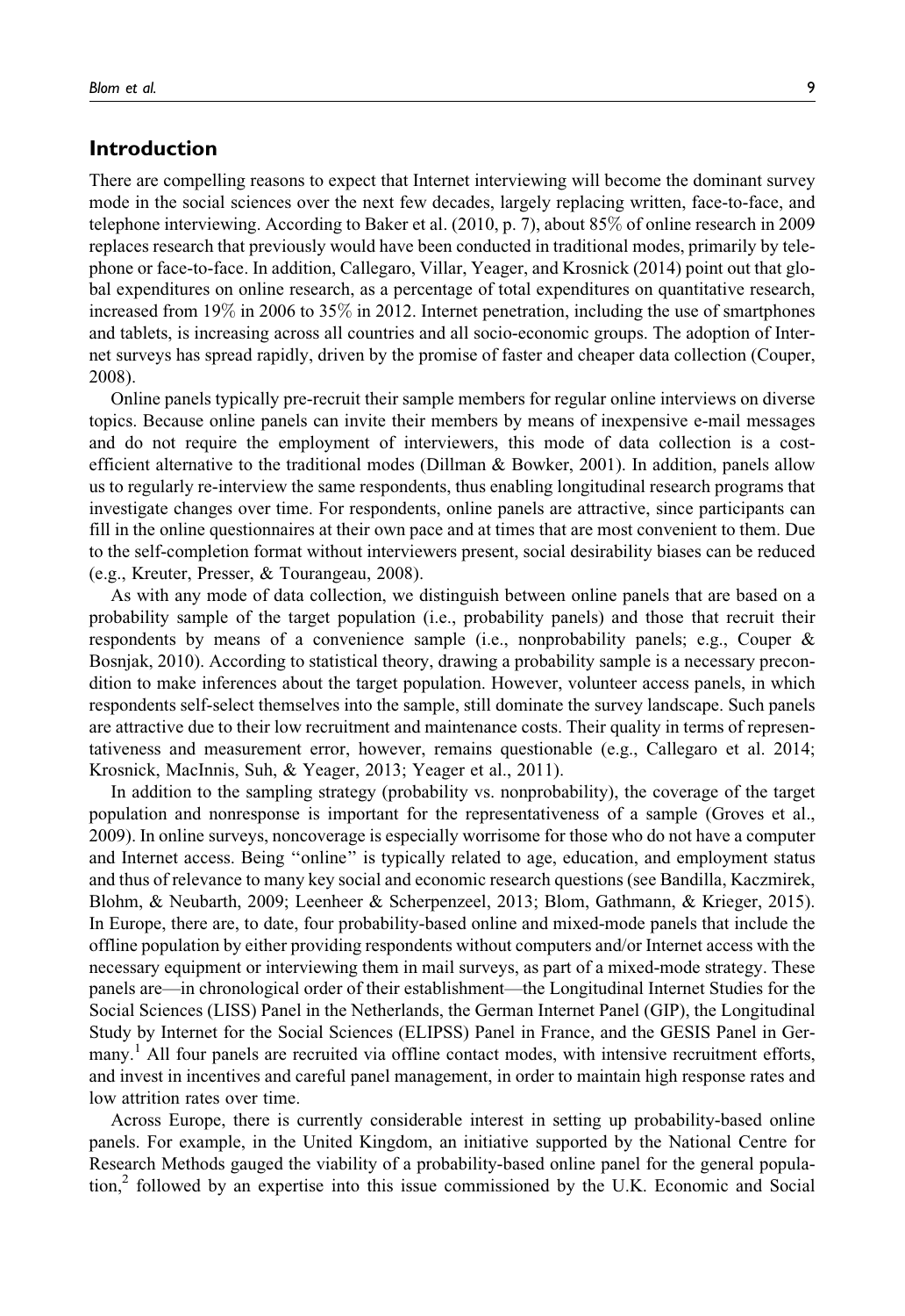Research Council. Similar efforts are currently being undertaken in Norway; several other countries are still investigating the viability of such initiatives for themselves.

This article aims to outline the range of methodological options available when setting up a probability-based online panel that includes (previously) offline persons. By showcasing the choices made by the four existing panels in Europe—the LISS Panel, the GIP, the ELIPSS Panel, and the GESIS Panel—we introduce their methodological similarities and differences to the scientific community.

In the following section, we survey each panel briefly. This overview presents key characteristics of the panels, such as sample sizes, wave frequency, and data access. The third section describes the target populations and corresponding sampling procedures. It includes details about how the part of the target population that does not use computers and/or the Internet is included in the panels. The fourth section looks into the details of the offline recruitment process and reports on response rates obtained so far. The fifth section describes how the panels are managed and which panel care measures are adopted. Finally, the sixth section concludes by discussing the implications of the design choices taken by the four panels, both for survey practitioners involved in similar projects and for analysts of the four panels' cross-national data collections.

## LISS Panel, GIP, ELIPSS Panel, and GESIS Panel—An Overview

The LISS Panel (the Netherlands)<sup>3</sup> was first established in 2007 and is the central resource in An Advanced Multidisciplinary Facility for Measurement and Experimentation in the Social Sciences (MESS) funded by the Netherlands Organisation for Scientific Research and led by CentERdata, Tilburg University. MESS is designed to stimulate, as well as integrate, research in the social sciences, life sciences, and behavioral sciences in the Netherlands and abroad. The infrastructure, which includes a large household panel and a data archive, is open to academic researchers and policy makers all over the world.

The GIP<sup>4</sup> (Germany) was setup in 2012 and is part of the *Collaborative Research Center Political* Economy of Reforms (SFB 884) at the University of Mannheim and is funded by the German Research Foundation. The GIP is the central data collection of the research center, which is composed of approximately 15 project teams of political scientists, economists, and sociologists. Although the data are made available to the scientific community (worldwide) and free of charge, submissions to the questionnaire can only be made by the project teams of the research center.

The ELIPSS Panel (France)<sup>5</sup> is part of the larger project entitled *Data, Infrastructure, Methods of* Investigation in the Social Sciences and Humanities (DIME-SHS), led by Sciences Po and bringing together seven French research institutions. The panel currently fields a large-scale pilot study, which was recruited in 2012; the start of the main study is scheduled for 2015. During the pilot study, the ELIPSS Panel primarily served a defined group of social scientists at the DIME-SHS research institutions in terms of questionnaire submissions. After the conclusion of the pilot study, calls for proposals can be submitted by the scientific community (worldwide). Implementing surveys in the ELIPSS Panel is currently free of charge.

The GESIS Panel (Germany)<sup>6</sup> is located at the GESIS—Leibniz Institute for the Social Sciences and funded by the German Federal Ministry of Education and Research. The GESIS Panel recruited its current sample in 2013 and is a general survey research infrastructure. Questionnaire proposals are accepted from researchers across Germany and worldwide. Questionnaire implementation in the panel as well as the data are free of charge.

All four panels make their data publicly available to the scientific community. The LISS Panel data can be found in the LISS Data Archive.<sup>7</sup> The GIP and the GESIS Panel both grant access to their data through the GESIS Data Archive for the Social Sciences.<sup>8</sup> The Socio-Political Data Centre is responsible for data collection and documentation in the ELIPSS Panel, and the data are disseminated through the portal of the French data archives for social sciences (Réseau Quetelet).<sup>9</sup> Thus,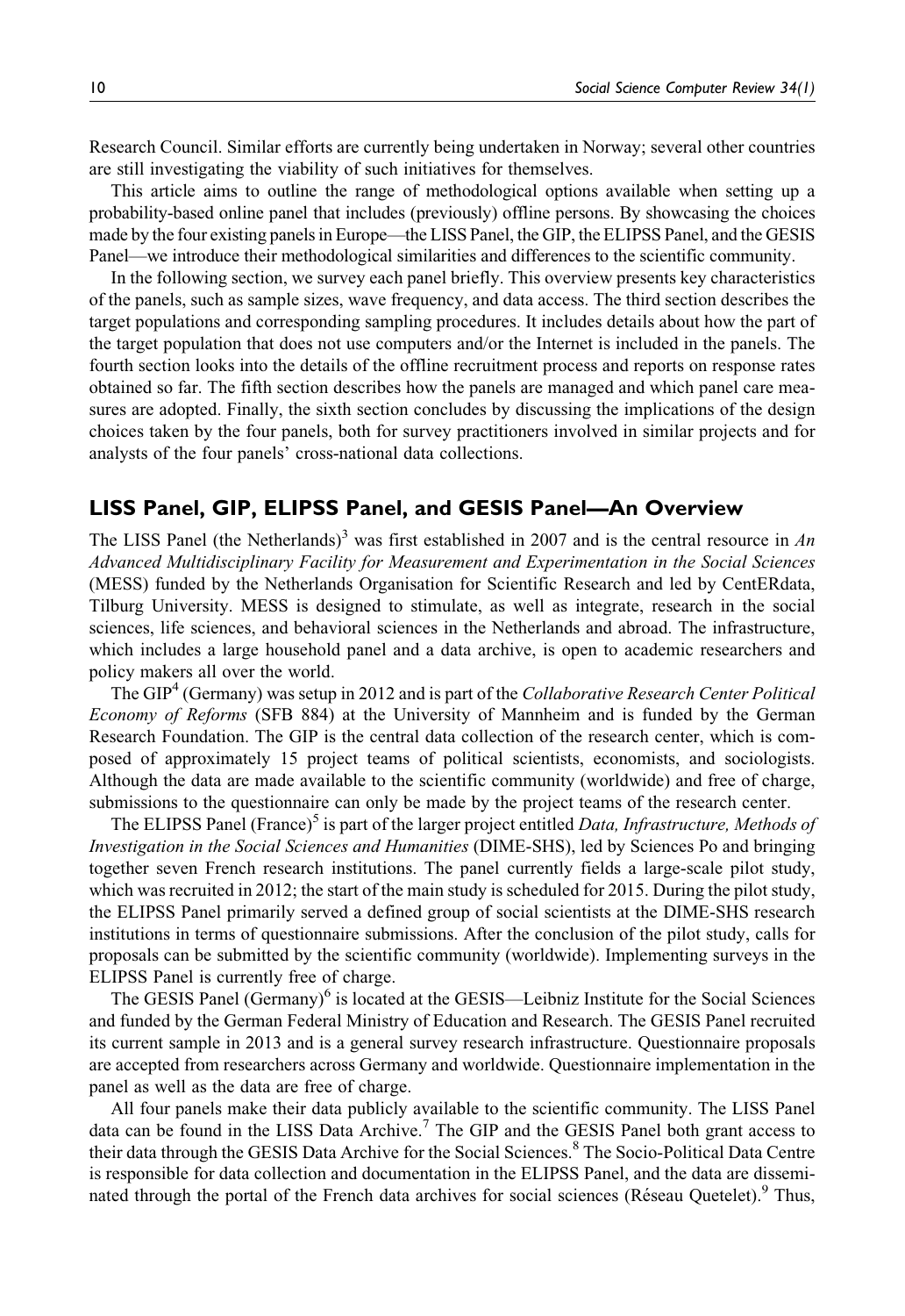|                                           | <b>Recruitment Dates</b>                                          | Initial Sample Sizes                                                    | Length and Frequency                                |
|-------------------------------------------|-------------------------------------------------------------------|-------------------------------------------------------------------------|-----------------------------------------------------|
| LISS Panel                                | 2007 (initial); refreshment<br>samples in 2009, 2011,<br>and 2013 | 5,259 households /8,849 persons 30 min; every month<br>in February 2008 |                                                     |
| GIP                                       | 2012 (initial); refreshment<br>sample in 2014                     | 1,602 persons in September 2012 20-25 min; every other month            |                                                     |
| <b>ELIPSS Panel</b><br><b>GESIS Panel</b> | 2012 (pilot) and 2015<br>2013                                     | 1,026 persons in June 2013<br>4,888 persons in February 2014            | 30 min; every month<br>20-25 min; every other month |

Table 1. Overview of Approaches.

while in terms of accepting research proposals, the GIP primarily serves researchers based at the Collaborative Research Centre (SFB 884) at the University of Mannheim, the LISS Panel, the ELIPSS Panel, and the GESIS Panel are more general research infrastructure projects that allow researchers worldwide to submit proposals for data collection in their panels.

There are key similarities across the four panels: the random probability samples of the general population, the inclusion of (previously) offline respondents in the panel (see also Section 3), and strategies for recruiting and maintaining a high-quality sample. However, the approaches chosen to achieve probability-based online panels for the general population differ across the panels. Table 1 provides an overview.

The LISS Panel was first initiated in 2007, then the GIP and the ELIPSS Panel followed its example in early and late 2012, respectively, and the GESIS Panel in 2013. The LISS Panel is, at the same time, the largest of the panels with approximately 8,000 active panel members in July 2014, followed by the GESIS Panel, with more than 4,800, and the GIP, with more than 1,500 panel members in July 2014 (a refreshment sample of another 3,500 panel members has been recruited in 2014). The ELIPSS pilot study is based on an initial sample size of 1,026 panel members; the recruitment of the main study aims to reach 4,000 panel members in 2015.

The frequency and intensity with which the panel members are interviewed differ across panels. In the LISS Panel and the ELIPSS Panel, they are invited to interviews that take approximately 30 min every month, while the GIP and the GESIS Panel conduct interviews lasting approximately 20–25 min every other month. For the LISS Panel, the GIP, and the ELIPSS Panel, the fieldwork period for each wave is 1 month, while the GESIS Panel maintains a 2-month fieldwork period to account for the returning of the paper questionnaires in the offline mode (see Section 3). The start dates of the waves also vary: While the LISS Panel starts on the first Monday of each month, the ELIPSS Panel launches on the first Thursday of each month, the GIP starts on the first day of each uneven month (e.g., January 1, March 1, through November 1), and the GESIS Panel commences on the 15th day of each even month (e.g., February 15, April 15, through December 15).

All panels outsourced the recruitment of panel members to professional face-to-face and telephone fieldwork agencies.<sup>10</sup> However, the panels take different approaches to running the online data collections. The LISS Panel and the ELIPSS Panel manage the complete online survey operation at their respective institutes. This includes the submissions of questionnaires, programming and testing of the online questionnaires, and the management of panel members, including the maintenance of a telephone hotline. The GESIS Panel conducts almost all survey operations in-house. However, it outsources the printing and posting of the paper questionnaires and maintains an external hotline that panel members can access 24/7. The GIP, in contrast, coordinates the questionnaire development and testing of online questionnaires in-house, but all programming and panel maintenance measures are outsourced to a single data collection agency, which cooperates closely with the GIP research team.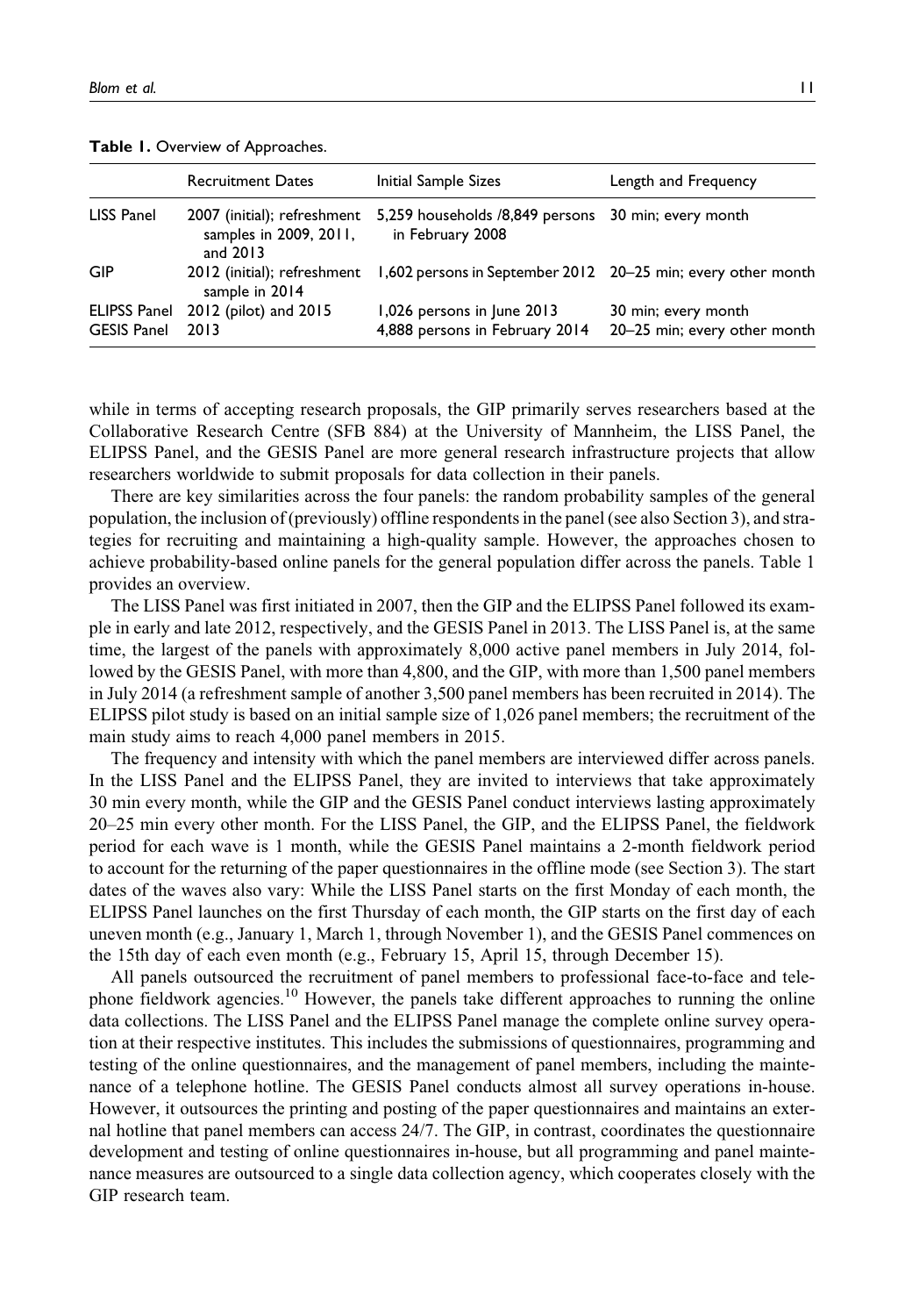The differences in design across panels stem, to some extent, from differences in methodological convictions about optimal survey strategies and, to a further extent, from differences in funding structures and the institutional settings of the panels. For example, whether a panel encourages questionnaire submissions from the general research community depends on the overall purpose of the panel and the reasons why the respective national research council funded the study. Decisions about start date and frequency of waves (every month or every second month) depend on the panel's capacity for managing frequent questionnaire design and programming cycles, as well as on convictions about the relationship between attrition rates, interview frequency, and timing of wave invitations. Unfortunately, while there is empirical evidence about some design decisions, such as the effect of contact mode and incentives at recruitment (see Section 4), the effect of organizational decisions on the general design of surveys, such as the outsourcing of survey operations and the timing of each wave, remains untested.

## Target Populations, Coverage, and Sampling

The key goal of all four panels is to repeatedly survey a sample of the general population in a selfcompletion mode over time, yet also including persons who have no private access to a computer and/or the Internet, or who hesitate to participate online, despite having access to the necessary equipment. Table 2 displays how the panels chose to accomplish this goal in terms of coverage and sampling. The strategies vary across panels; some of this variation is due to differences across countries in available sampling frames. However, the numerous differences also reflect the array of options available to achieve this one goal.

|                       | <b>Target Population</b>                                                                | Sampling Frame                                                          | Sampling Procedure                                                                                                                                                                                        | Including the Offline<br>Population                                                                                         |
|-----------------------|-----------------------------------------------------------------------------------------|-------------------------------------------------------------------------|-----------------------------------------------------------------------------------------------------------------------------------------------------------------------------------------------------------|-----------------------------------------------------------------------------------------------------------------------------|
| <b>LISS Panel</b>     | General population<br>aged $16+$                                                        | National<br>population<br>register                                      | Simple random sample of<br>households, invitation of all<br>household members; no<br>stratification in initial<br>recruitment                                                                             | Equipment of previously<br>offline households;<br>computer, Internet                                                        |
| GIP                   | General population<br>aged 16-75 on<br>January 1, 2012<br>$(2014$ for the<br>refresher) | Area probability<br>sample with<br>separate<br>listing of<br>households | Sample clustered in randomly<br>drawn areas, invitation of<br>all household members:<br>stratification by region and<br>urbanicity                                                                        | Equipment of previously<br>offline households:<br>computer, Internet                                                        |
| ELIPSS pilot<br>study | General population<br>aged 18-75 in<br>June, 2012                                       | Housing units<br>listing from<br>the rotating<br>census                 | Sample clustered in randomly<br>drawn areas, random<br>selection of households<br>within areas, invitation of<br>one randomly selected<br>household member:<br>stratification by region and<br>urbanicity | Equipment of all panel<br>members; tablets,<br>3G Internet                                                                  |
|                       | <b>GESIS Panel</b> General population<br>aged 18-70 on<br>November 30,<br>2013          | Municipal<br>population<br>registers                                    | Sample clustered in randomly<br>drawn communities.<br>random selection of<br>persons within<br>communities: stratification<br>by region and urbanicity                                                    | Mailed paper<br>questionnaires to<br>those without Internet<br>access at home or<br>preferring not to<br>participate online |

#### Table 2. Target Populations, Coverage, and Sampling.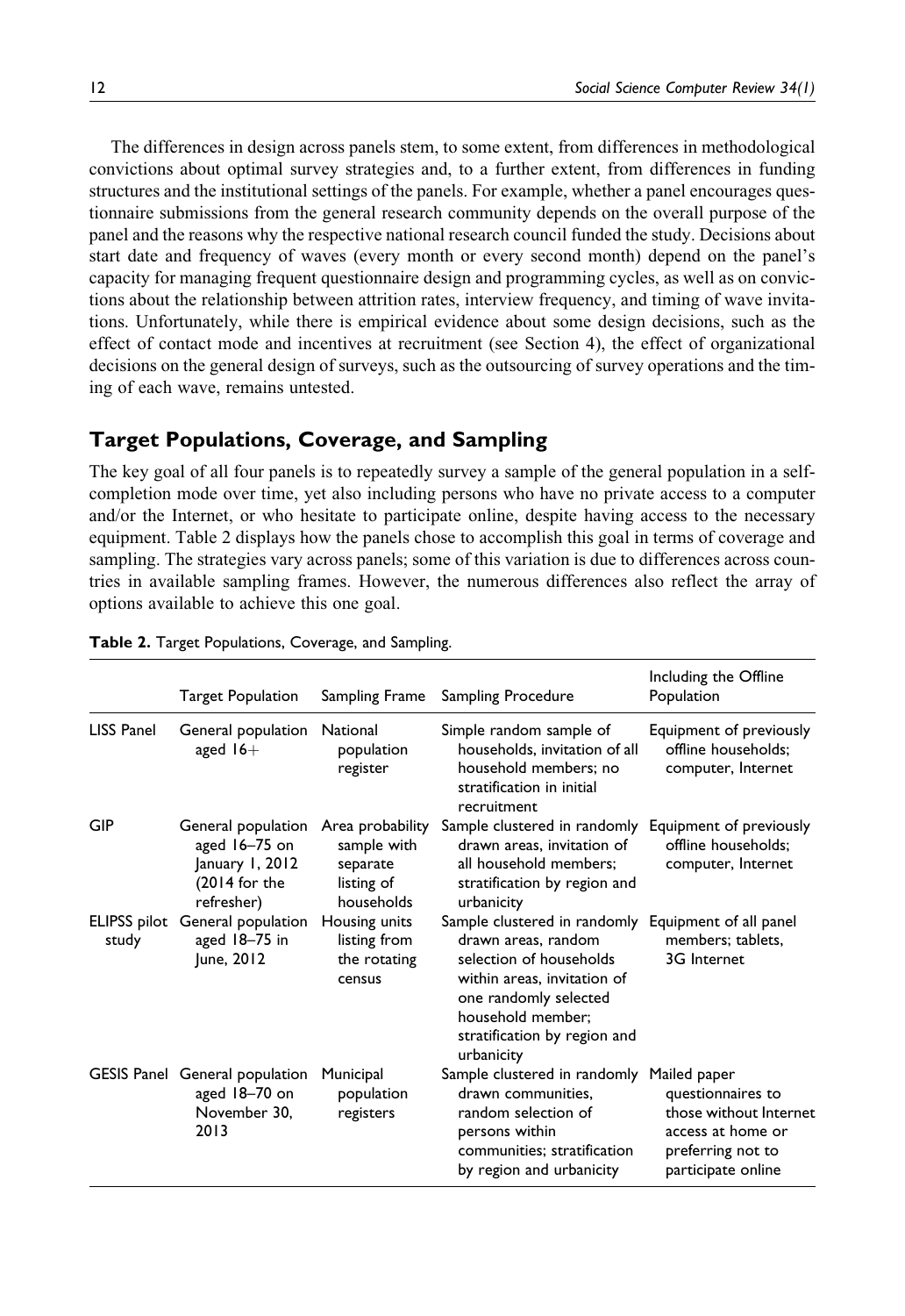One key difference across panels is the unit of analysis. While the LISS Panel is a panel of households, the GIP, the ELIPSS Panel, and the GESIS Panel are panels of individuals. In household panels, researchers are primarily interested in the household as a whole and in interactions between household members. Household panels thus typically aim to interview all household members, which allows for analyzing household dynamics and individual characteristics (e.g., Cherchye, De Rock, & Vermeulen, 2012). In panels of individuals, by contrast, the research questions focus on individual characteristics, attitudes, and behaviors. The choice of a household versus an individual panel has operational consequences. The LISS Panel follows all original household members also when a household splits up and when new members enter an existing household. Household members who become age eligible (i.e., turn 16 years old) are invited into the panel. The GIP also interviews all household members who are age eligible and live in a selected household at recruitment. However, it is a panel of individuals who are clustered in households rather than a household panel. The key difference is that the GIP only follows those persons who were part of the sample at the time of recruitment. New household members and children who become age eligible during the lifetime of the panel are not invited to participate in the GIP. Both the ELIPSS and the GESIS Panels recruit individuals, typically one person per household, and follow these individuals, rather than the entire household, over time.

The four panels follow different strategies regarding how sample units that do not have a computer and/or Internet at the time of recruitment are included in the panel. The LISS Panel equips previously offline households with broadband Internet and a special computer, the so-called simPC. It is operated by large ''buttons'' for the most frequently used functions and has screens that are designed to be easily readable for people who are sight impaired. In addition, a large button with an LISS logo is available for easy access to the questionnaires. Within offline households, all household members can participate in the panel via this equipment. When a household moves, all the equipment is re-installed by a service company or the respondent at the household's new address. In case a split-off household is followed, new equipment is installed at the new household, if necessary.

The GIP also equips previously offline households with a user-friendly computer and broadband (3G or LTE) Internet. In 2012, the computer equipment consisted of a BenPC, a specially programmed touch-screen desktop computer, which is very similar in its operation to the LISS simPC. Given the rapid technological advances in user-friendly tablet computers, the GIP changed its equipment for the previously offline households in the 2014 refreshment sample to tablets with a special GIP interface and an external keyboard. When original sample members in an equipped household move, the GIP ensures that all equipment is reinstalled at the new location and, if necessary, new equipment is provided. Since the GIP is a panel of individuals, only the originally sampled persons are followed over time and, if needed, equipped with a computer/tablet and Internet access.

The ELIPSS is a sample of individuals and provides every panel member whether previously online or offline with an A5-sized tablet computer and free 3G Internet access. The equipment is thus a personal device, independent of household structures and moves. Interviews are conducted through a special ELIPSS app installed on each tablet, thus eliminating differences in the online display of questions across different types of computer systems (see Callegaro, 2010; Couper, 2008, ch. 4; Tourangeau, Conrad, & Couper, 2013, see also the unimode design principle put forward by Dillman, Smyth, & Christian, 2009, ch. 6; Link et al., 2014).

Finally, the GESIS Panel surveys persons who are unable or unwilling to participate online via mailed paper questionnaires. Because it is a sample of individuals, the GESIS Panel does not follow household splits, but regularly updates its address database for panel members who move, to ensure that letters and mailed paper questionnaires reach their destination.

The age range of the target population is another aspect that any survey of the general population needs to define. In social surveys, the youngest age-group typically commences at 16 or 18 years,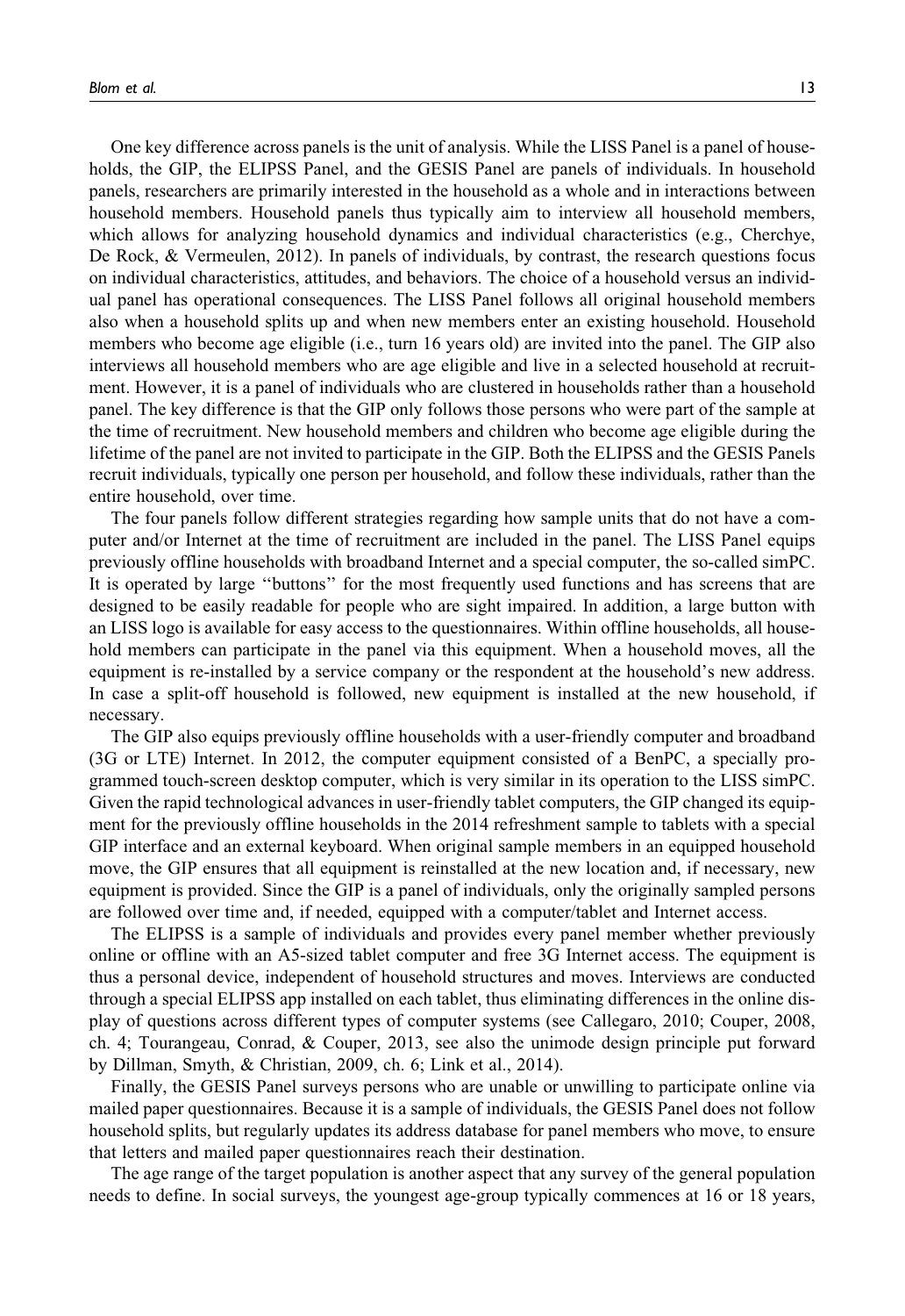depending on both the research aims and the national legal restrictions regarding interviews with minors. In the case of our four panels, two chose a lower age bound of 16 years (the LISS Panel and the GIP) and two interview persons who are at least 18 years old (the ELIPSS Panel and the GESIS Panel). The upper age bound is typically defined by survey practicalities. Older age cohorts are difficult to survey in any mode and pose particular difficulties in self-completion modes, in which the respondents receive no help from aninterviewerto read out question texts and answer options. Forthis reason, three ofthe four panels chose an upper age bound, that is, 70 years in the case of the GESIS Panel and 75 years in the case of the GIP and the ELIPSS Panel. The LISS Panel does not have an upper age bound and includes all ages, starting at 16 years. Both the lower and upper age bounds are in place at the time of recruitment for all four panels. As the panel ages, the target population thus ages in parallel with it. The exception is the LISS Panel, which, as a household panel, adds household members when they turn 16. None of the three panels that use an upper age bound excludes those panel members who reach the upper age bound.

The types of sampling frames used differ across surveys. While the LISS Panel and the GESIS Panel draw their samples from national and municipal population registers, the GIP and the ELIPSS Panel use area probability samples. The motivation for these choices was access to suitable frames as well as sample efficiency. According to Lynn, Häder, Gabler, and Laaksonen (2007), different sampling strategies for probability samples across countries lead to equivalent samples, as long as strict probability sampling is adhered to and each sampling unit has a known non-zero selection probability. The different sampling frames and probability sampling strategies adopted by the four panels thus allow for comparative survey research.

In the Netherlands, a detailed population register is centrally available. The Dutch national statistical office (Statistics Netherlands) drew a simple random sample of addresses for the LISS Panel recruitment. For each address, a name was selected from the register and the letter and envelope were addressed to this selected name (to avoid letters addressed to ''the inhabitants of this address,'' since these are likely to be thrown away unopened). After the recruitment, all household members aged 16 years or older are identified as eligible to be panel members. Including the complete household in the sample reduced the costs of equipping previously offline panel members because a complete household could be included with one set of equipment (see also Scherpenzeel & Das, 2011).

In France, the national statistical office (INSEE) granted ELIPSS access to its list of housing units from the rotating census. For this purpose, INSEE drew a stratified two-stage probability sample of housing units. Within the households, one person was randomly selected to participate in the panel.

In Germany, access to registers can only be granted through local municipalities. This means that, first, a random sample of municipalities needs to be drawn. Selected municipalities are then approached and asked to draw a sample of individuals. Since the GESIS Panel aimed to include one person per household, this strategy promised the highest quality and sample efficiency. In addition, paper questionnaires are mailed to GESIS Panel members who do not have access to the Internet or who do not wish to participate in surveys online. Thus, household clustering would not have generated significant cost-savings.

In the case of the GIP, however, the research team decided to sample all household members. Since household contexts were relevant to the research questions and previously offline households were to be equipped with computers and Internet access, including all household members seemed prudent. In such a situation, however, the municipal registers of individuals are not the most efficient sampling strategy in Germany, due to regional clustering and unequal selection probabilities that depend on household size. Therefore, an area sampling strategy with areas that were randomly selected and households that were listed without interval along a predefined route prior to the fieldwork was chosen. From the resulting list of household addresses, the gross household sample was drawn and all household members included with equal selection probabilities.

To ensure that the number of panel members stays about the same over time and to correct for selective dropout, three refreshment samples were added to the LISS Panel in 2009, 2011, and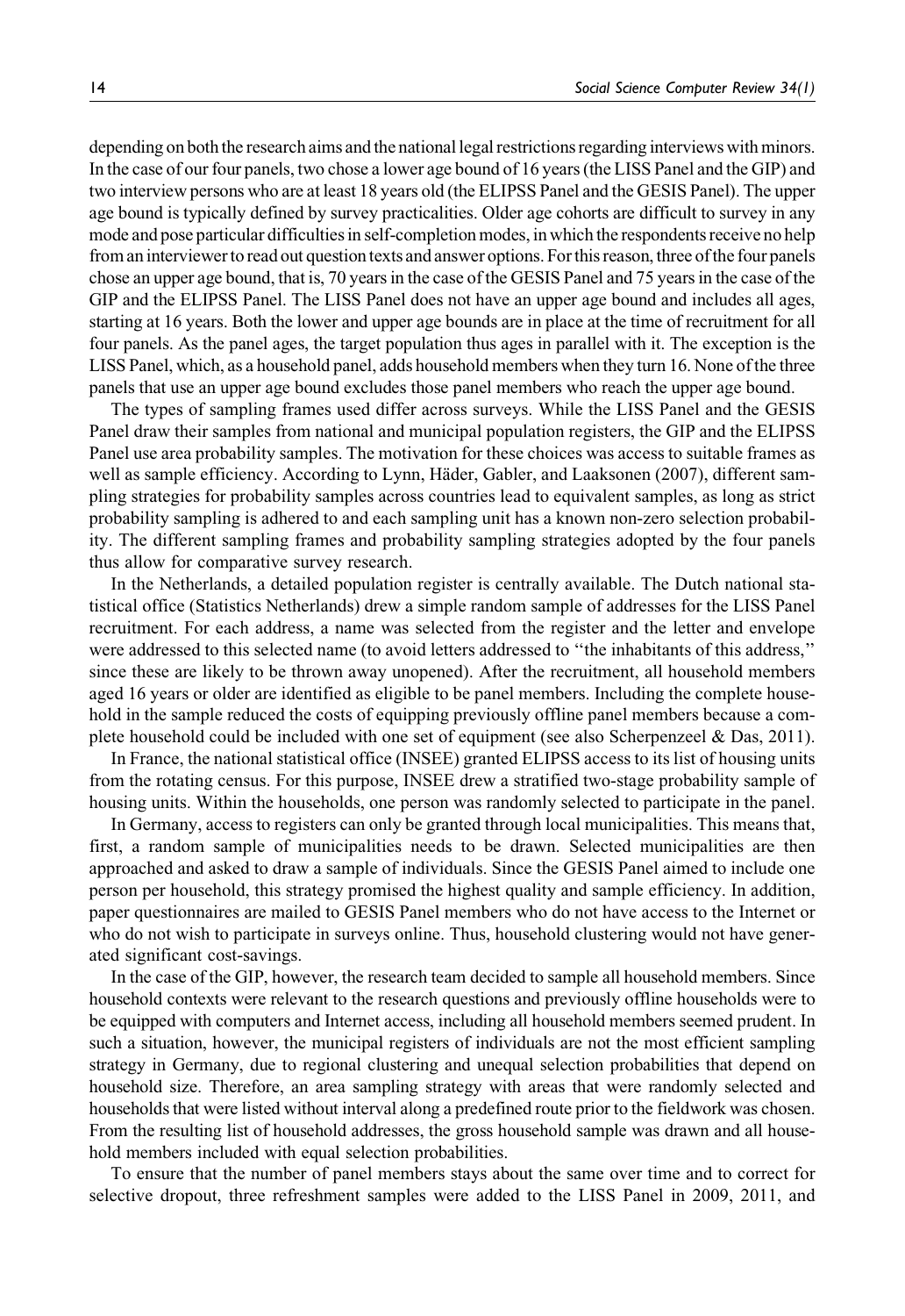2013. As with the initial sample, Statistics Netherlands drew the samples from the population register. In 2009, a stratified sample was drawn to improve the representativeness of the panel by oversampling the difficult-to-reach groups that had a below-average response in the main recruitment. In 2011, a simple random sample was used, while in 2013, an oversampling approach was again taken.

The GIP refreshed its sample and increased its sample size with a refreshment sample in 2014. The refreshment sample follows the same strategy as the sample in the initial recruitment: No segments of the population are oversampled. The reason for this is two-fold. On the one hand, methodologists have different opinions on oversampling for selective dropout, since bias due to dropout might well be related to factors that cannot be accounted for by the oversampling. On the other hand, oversampling certain segments of the population is not practically implementable in the area probability sampling strategy adopted by the GIP.

In 2015, the ELIPSS sample size will be increased by recruiting around 3,000 new panel members for the main panel. The sampling strategy will be based on a sample frame of addresses similar to that used for the pilot in 2012. As with the pilot study, one person will be randomly selected from the list of eligible members within each household.

This section demonstrates how various design choices follow from each other and how these choices influence different survey errors. For example, choices that may initially stem from considerations regarding measurement, such as surveying offline households by mail, equipping them with computers and Internet, or providing every panel member with the same survey device, may be connected with the sampling strategy chosen. This, in turn, might influence the recruiting modes available, as the following section showcases.

## Offline Recruitment

As mentioned earlier, all four panels recruited panel members offline via face-to-face, telephone interviews or mail recruitment. In all countries, the recruitment strategy was based on a face-toface sampling frame. For telephone recruitment, this sampling frame was augmented with telephone numbers. The panels chose this recruitment strategy because samples for face-to-face surveys typically show fewer coverage problems (Busse & Fuchs, 2012; Joye, Pollien, Sapin, & Ernst Stähli, 2012; Lynn, 2003) and allow for higher response rates (Lipps & Kissau, 2012; Peytchev, Carley-Baxter, & Black, 2011). Furthermore, all four panels made substantial efforts to recruit a sample with high response rates and low nonresponse bias, adopting key response-enhancing measures such as advance letters and information material, well-trained interviewers, several reapproaches for noncontacted sample units, and refusal conversion measures as well as monetary incentives at various stages of the recruitment process (see Groves et al., 2009 for an overview). A summary of the recruitment strategies used by the four panels is provided in Table 3.

The exact approaches taken, however, differ across the panels. Many of these design choices of the four panels were not based on empirical evidence across panels. However, several experiments were performed within some of the panels to optimize certain panel strategies. In the LISS Panel, methodological experiments were performed on factors related to recruitment—contact mode, incentive amount, timing of the incentive, content of the advance letter, and timing of the panel participation request (see Scherpenzeel & Toepoel, 2012). An experiment on the use of conditional and unconditional incentives at two stages during the recruitment was conducted in the GIP (see Blom et al., 2015). In the ELIPSS pilot study, an experiment was conducted on the use of unconditional incentives. Because the experiments were conducted only within panels and not between panels, it is not possible to evaluate their (potential) differential effect on the recruitment across the panels.

During the offline recruitment phase, all four panels sent out advance letters to announce the visit or call of an interviewer. In addition, information leaflets were used to explain the purpose of the panels to the target persons.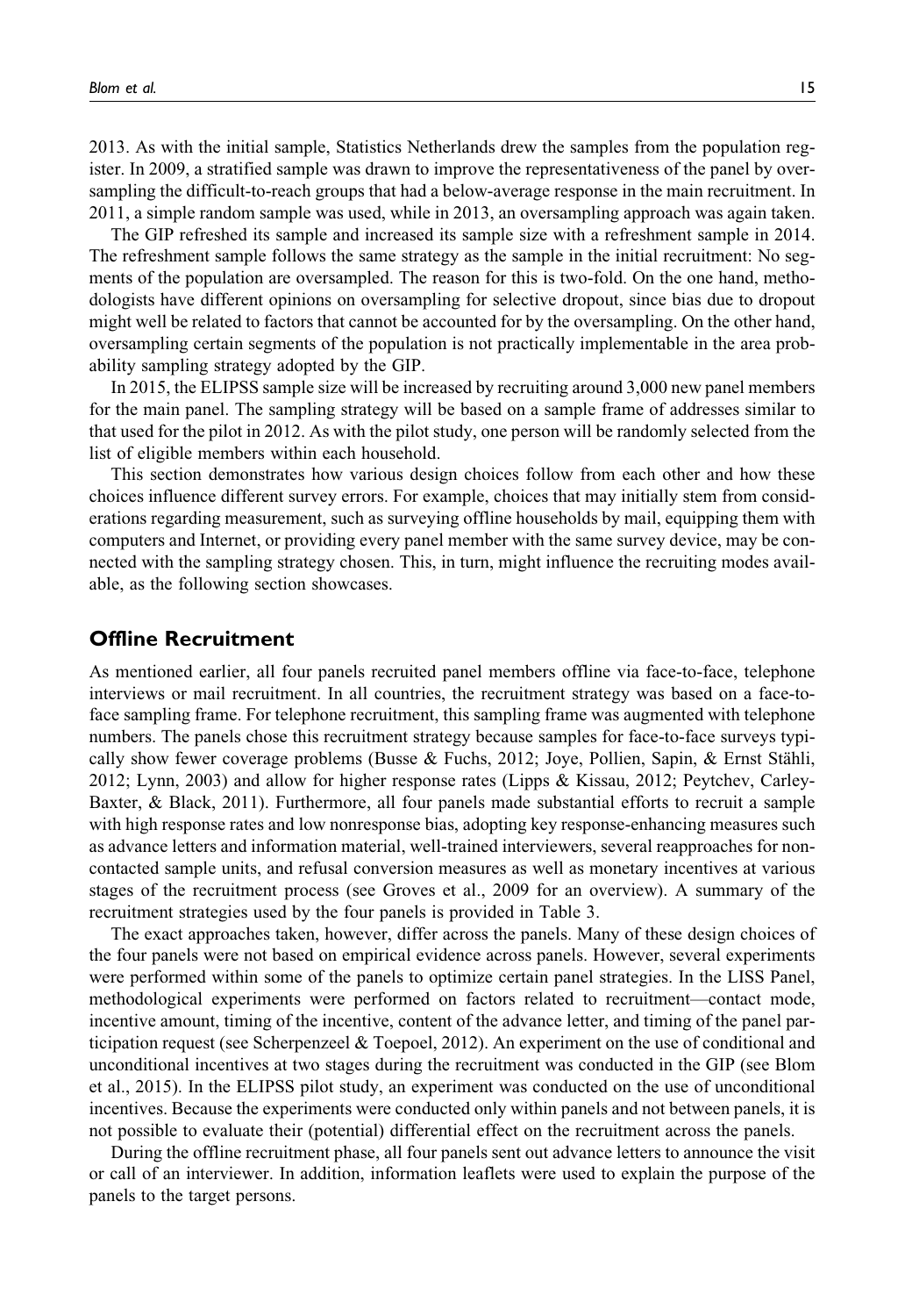|                                 | Advance<br>Letter/<br><b>Materials</b>                                                                                               | Mode of<br>Offline<br>Recruitment | Invitation to<br>Join the Panel                                                                                                                         | Recruitment<br>Incentives                                                                                                                                                                                                                                 | <b>Response Rates</b>                                                                                                                                  |
|---------------------------------|--------------------------------------------------------------------------------------------------------------------------------------|-----------------------------------|---------------------------------------------------------------------------------------------------------------------------------------------------------|-----------------------------------------------------------------------------------------------------------------------------------------------------------------------------------------------------------------------------------------------------------|--------------------------------------------------------------------------------------------------------------------------------------------------------|
|                                 | LISS Panel Advance letter<br>with project<br>brochure                                                                                | Telephone,<br>face-to-face        | At the end of<br>recruitment<br>interview                                                                                                               | $10\epsilon unconditionalincentive in theinvitation letter.additional 10\epsilonafter registrationas a panel member$                                                                                                                                      | Household response<br>rate at recruitment<br>interview: 73.2% <sup>a</sup><br>Overall household<br>response rate at<br>panel registration:<br>48.3%b   |
| GIP                             | Advance letter Face-to-face<br>with leaflet.<br>project<br>brochure<br>handed over<br>by<br>interviewer                              |                                   | After the<br>recruitment<br>interview:<br>invitation<br>letter, first<br>reminder<br>letter,<br>reminder<br>phone call,<br>second<br>reminder<br>letter | 5 $\epsilon$ unconditional or<br>$102$ conditional<br>cash incentive for<br>recruitment<br>interview, $5\epsilon$<br>unconditional<br>incentive in first<br>invitation<br>reminder letter,<br>5 $\epsilon$ conditional for<br>online welcome<br>interview | Person response rate<br>at recruitment<br>interview: $52.1\%$ <sup>a</sup><br>Overall person<br>response rate at<br>panel registration:<br>$18.1%^{c}$ |
| <b>ELIPSS</b><br>pilot<br>study | Advance letter Postal mail.<br>with leaflet.<br>invitation<br>letter, and<br>project<br>brochure<br>handed over<br>bу<br>interviewer | telephone<br>and face-to-<br>face | Invitation letter.<br>first reminder<br>letter.<br>reminder<br>phone call, or<br>second<br>reminder<br>letter, face-<br>to-face                         | $10$ $\epsilon$ unconditional<br>incentive in the<br>advance letter to<br>half of the sample,<br>tablet PCs, and<br>3G Internet for all<br>panel members                                                                                                  | Person response rate<br>at recruitment<br>interview: 31.3% <sup>b</sup><br>Overall person<br>response rate at<br>panel registration:<br>27.3%          |
| <b>GESIS</b><br>Panel           | Advance letter<br>with leaflet,<br>project<br>brochure<br>handed over<br>by<br>interviewer                                           | Face-to-face                      | Invitation letter<br>by postal mail,<br>first reminder<br>letter by<br>postal mail,<br>second<br>reminder by<br>e-mail for<br>online panel<br>members   | 5 $\epsilon$ conditional cash<br>incentive for<br>recruitment<br>interview, $56$<br>unconditional for<br>online welcome<br>interview; small<br>interviewer<br>incentive for each<br>registered panel<br>member                                            | Person response rate<br>at recruitment<br>interview: 38.6% <sup>d</sup><br>Overall person<br>response rate at<br>panel registration:<br>$25.1%^{d}$    |

Table 3. Recruitment Strategies at First Sample Recruitment.

Note. Due to differences in sampling frames, survey design, and available information on the cases with unknown eligibility, the panels report slightly different response rates, but all follow the Standard Definitions the American Association for Public Opinion Research (AAPOR, 2011). The final disposition codes used to calculate the response rates are based on most-recent coding in the LISS Panel and the ELIPSS Panel, while the GIP and the GESIS Panel implemented prioritycoded disposition codes (see Blom, 2014 for a discussion). The LISS Panel reports household response rates, since it is a household panel. The GIP, the ELIPSS Panel, and the GESIS Panel report person response rates, since their units of analysis are persons. The overall response rates at panel registration are equivalent to RECR  $\times$  PROR, that is, the recruitment rates times the profile rates, as defined by AAPOR (2011, pp. 36-37).

AAPOR RR2, including short recruitment interview as partial interviews; <sup>b</sup>AAPOR RR3; <sup>c</sup>AAPOR RR4 assuming 1.78 eligible persons per household for households in which the exact number of household members is unavailable; <sup>d</sup>AAPOR RR5.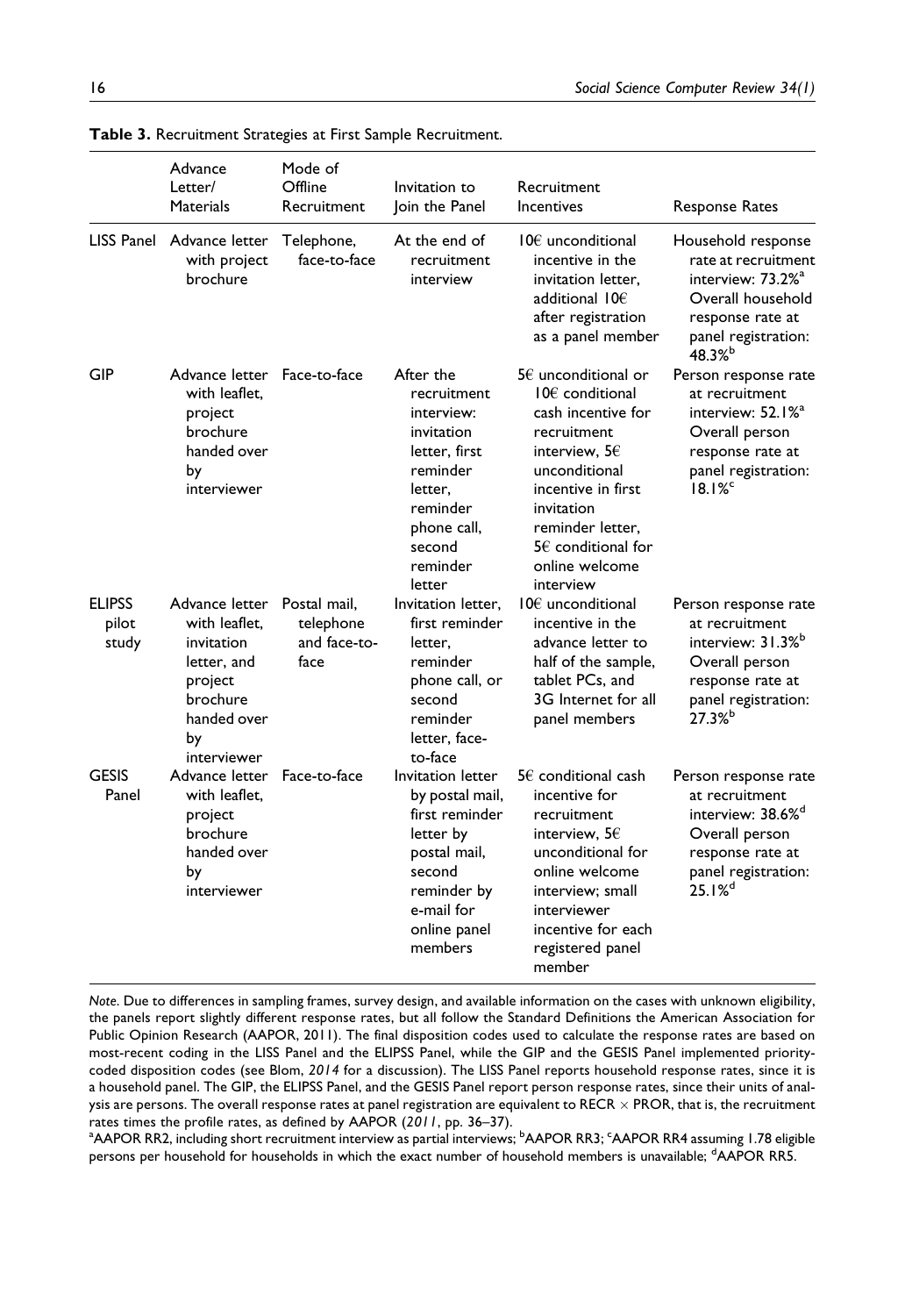While the LISS Panel recruited almost all respondents through both telephone and face-toface interviews, and the ELIPSS pilot study additionally used recruitment via mail, the two German panels limited recruitment to face-to-face interviews. The three approaches exemplify cross-national differences in research culture and, potentially, survey climate (see Lyberg & Dean, 1992). In France and the Netherlands, the approach was to recruit respondents through a variety of channels, including less expensive postal invitations and phone interviews. For the LISS Panel, the choice for the multi-mode recruitment strategy for the initial recruitment was based on the outcome of an experiment during a pilot study (see Scherpenzeel & Toepoel, 2012). In Germany, survey researchers are concerned about low cooperation rates when the target persons are first contacted by telephone, because this typically leads to more refusals (see Blohm, Hox, & Koch, 2007). The ELIPSS pilot study was based on a sequential recruitment design (mail, then telephone, then face-to-face) and confirmed that recruitment efficiency is highest via face-to-face interviews (see Cornilleau, Cousteaux, & Legleye, 2015). For this reason, the sample of the ELIPSS main study in 2015 will be based on personal visits at the addresses by professional interviewers.

Decisions regarding the moment at which target persons are officially invited to the online panel differed across studies. In the LISS Panel, face-to-face and telephone interviewers requested an email address for the household's contact person; for other household members, the e-mail address was registered when completing the first online questionnaire on the household composition. Among other things, these e-mail addresses are used for inviting and reminding panel members to complete new online questionnaires. The German studies gave the interviewers a smaller role. The GIP and the GESIS Panel sent the actual panel invitation via letter from the research teams after the interviewer had left the household. The interviewers mentioned the panel when conducting the face-to-face interviews, but the official invitation came by postal mail approximately a week later. In the case of the ELIPSS Panel, depending on the mode in which target persons had been contacted, a formal agreement was either sent by the office (in case of telephone or mail contact) or handed over by the interviewer (in case of face-to-face contact). This formal agreement to be part of the ELIPSS Panel had to be signed by each respondent, in order to receive the tablet.

Because several studies had demonstrated positive effects of respondent incentives on response rates in face-to-face and telephone surveys (for example, Singer, van Hoewyk, Gebler, Trivellore, & McGonagle, 1999; Singer & Ye, 2013), all the panels used incentives during the recruitment. Typically, incentives of 5 $\epsilon$  or 10 $\epsilon$  were implemented either conditionally or unconditionally upon participation in the offline recruitment interview. Because the recruitment interviews were relatively short approximately 10–15 min—this incentive was regarded as sufficient for obtaining good response rates.

In addition, the LISS Panel, the GIP, and the ELIPSS Panel conducted their own incentives and recruitment design experiments. The experiments in the LISS Panel showed that the response rate increases with the incentive level, but incentives above the 10€ level did not substantially increase response rates beyond those seen at the 10€ level (Scherpenzeel & Toepoel, 2012). The GIP found that a 5 $\epsilon$  unconditional cash incentive sent in the advance letter yielded significantly higher response rates than a promise of  $10\epsilon$  in cash after the recruitment interview (Blom et al., 2015). In the ELIPSS pilot study, an unconditional incentive of 10€ enclosed with the advance letter was offered to half of the sample. It significantly increased the chance of participation in the panel, compared to receiving no incentive (odds ratio  $[OR] = 1.4$ ;  $p = .0004$ ). Additionally, all panels reviewed the effectiveness of various methods and procedures to minimize nonresponse in self-administered surveys (see, for example, Church, 1993; Cook, Heath, & Thompson, 2000; Fox, Crask, & Jonghoom, 1988; Lozar Manfreda, Bosnjak, Berzelak, Haas, & Vehovar, 2008; Shih & Fan, 2007) and implemented tested procedures accordingly.

Because the survey designs, available resources, timing, interviewer staff, and national survey cultures differed across countries, the response rates that were achieved also differed (see also Blom, de Leeuw, & Hox, 2011; Johnson, O'Rourke, Burris, & Owens, 2002; Lyberg & Dean, 1992).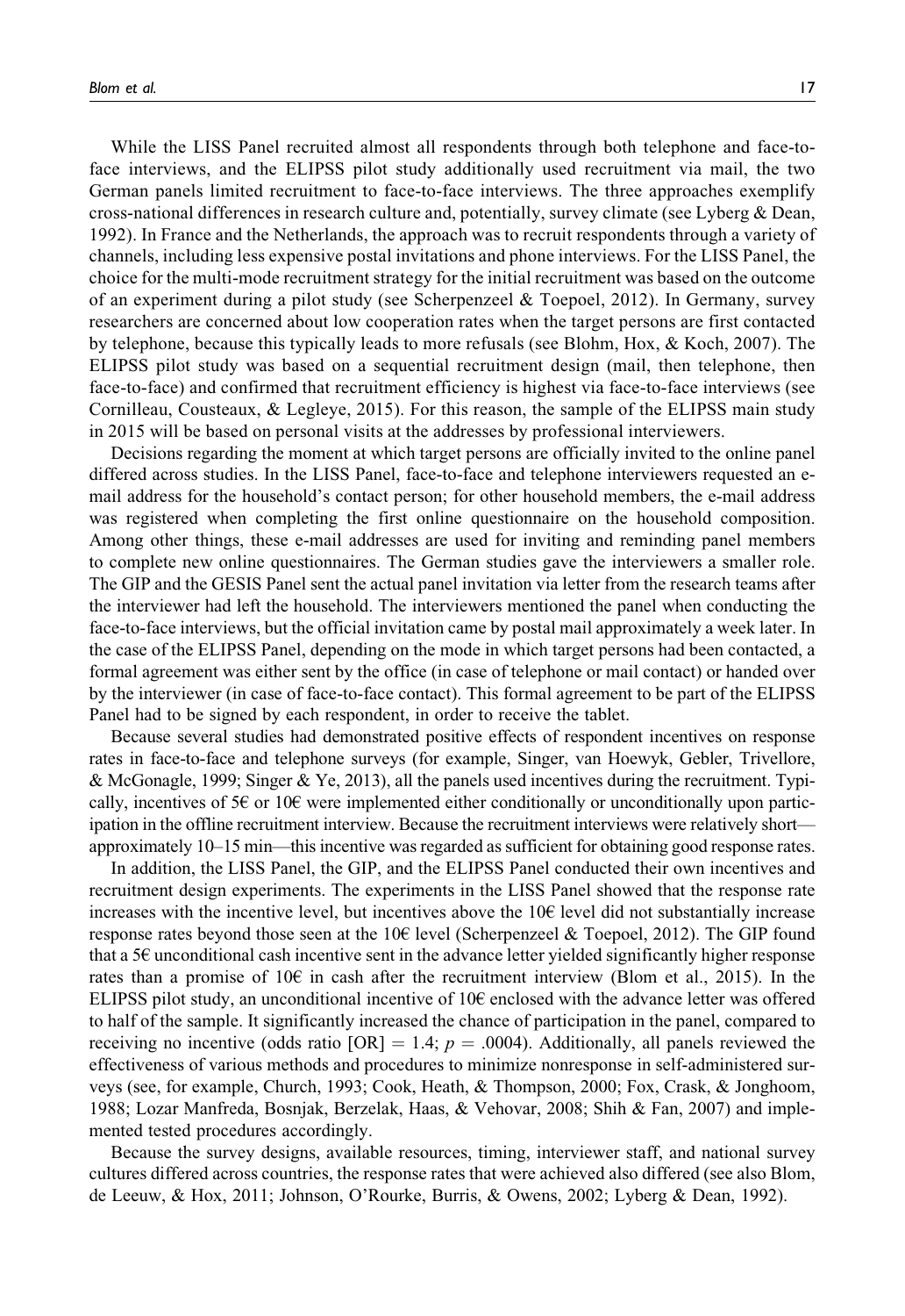In the following, we report the response rates for the recruitment of the four panels. For the LISS Panel, we report the household response rates, because the unit of analysis here is the household. For the GIP, the ELIPSS Panel, and the GESIS Panel, person response rates are reported (see Table 3). Two recruitment stages can be distinguished in all panels: (1) the offline recruitment stage and (2) the registration for the online panel. Since the two stages may be related to different nonresponse bias mechanisms, we report response rates both for the offline recruitment interview and for the overall registration to the online panel (based on the full initial gross sample). All reported response rates are based on the American Association for Public Opinion Research (AAPOR) Standard Definitions (2011) for face-to-face surveys, as the sampling frames of all panels were most similar to the sampling frames of face-to-face data collections. Due to the differences in survey design (e.g., whether the design included short doorstep interviews that were counted as partial interviews) and available information on the gross sample (e.g., whether cases of unknown eligibility existed and how they were recorded), it is necessary to report slightly different AAPOR response rates across the panels. In the LISS Panel, the 2007 recruitment yielded an offline household response rate of 73.2% (AAPOR RR2); the overall response rate at online panel registration was 48.3%, based on the full gross sample (AAPOR RR3). In 2012, the GIP reached a response rate of 52.1% (AAPOR RR2) at the offline stage and an overall person response rate at online panel registration of 18.1% (AAPOR RR4). The ELIPSS 2012 pilot recruitment yielded a person response rate at the offline recruitment interview of 31.3% (AAPOR RR3) and an overall person response rate for the online panel of 27.3% (AAPOR RR3). In the GESIS Panel, the 2013 recruitment yielded a face-to-face person response rate of 38.6% (AAPOR RR5); the overall response rate for the panel was 25.1%, based on the full gross sample (AAPOR RR5). Note that, for all panels, the overall online response rate is equivalent to RECR  $\times$  PROR, that is, the recruitment rate times the profile rate, as defined by AAPOR (2011, pp. 36–37).

The LISS Panel, the GIP, and the ELIPSS Panel have conducted analyses into the sample composition of the online panels, that is, of those respondents who became panel members. The samples show biases regarding age (over-representing younger and under-representing older persons) and education (over-representing higher educated persons). Challenges related to the representation of the (previously) offline population in the online panel are being met. The LISS Panel, the GIP, and the ELIPSS Panel all include 7–10% panel members who were previously offline. It is difficult to quantify how this compares to the proportion of offliners in the population at the time of recruitment. Judging from information gathered during the offline recruitment interviews, the group of offliners is typically twice as large.<sup>11</sup> So far, detailed analyses into representativeness have only been conducted and published on the LISS Panel (see Scherpenzeel & Bethlehem, 2011). For all other panels such analyses are still in train and conclusions are tentative. Importantly, insights into how representative these panels are compared to both offline probability-based panels conducted face-to-face or by telephone and online panels based on nonprobability samples are still lacking.

## Maintaining the Online Panels

Retaining respondents in a panel after they have been recruited requires sustained effort (see, for example, Göritz, 2006; Millar & Dillman, 2011). For this reason, all four panels implement several panel care measures, including regular interaction with the panel members through various channels, as well as incentives for participating in the online surveys.

At the beginning of each wave, the panels invite each panel member personally and, after 1 or 2 weeks, send reminders to the nonrespondents. The modes in which this happens differ slightly across panels (see Table 4), depending on the mode in which panel members are typically reached. For example, whereas for the LISS Panel, the GIP, and the ELIPSS Panel, e-mail or push messages are the typical mode of contact with panel members, the GESIS Panel uses postal communication for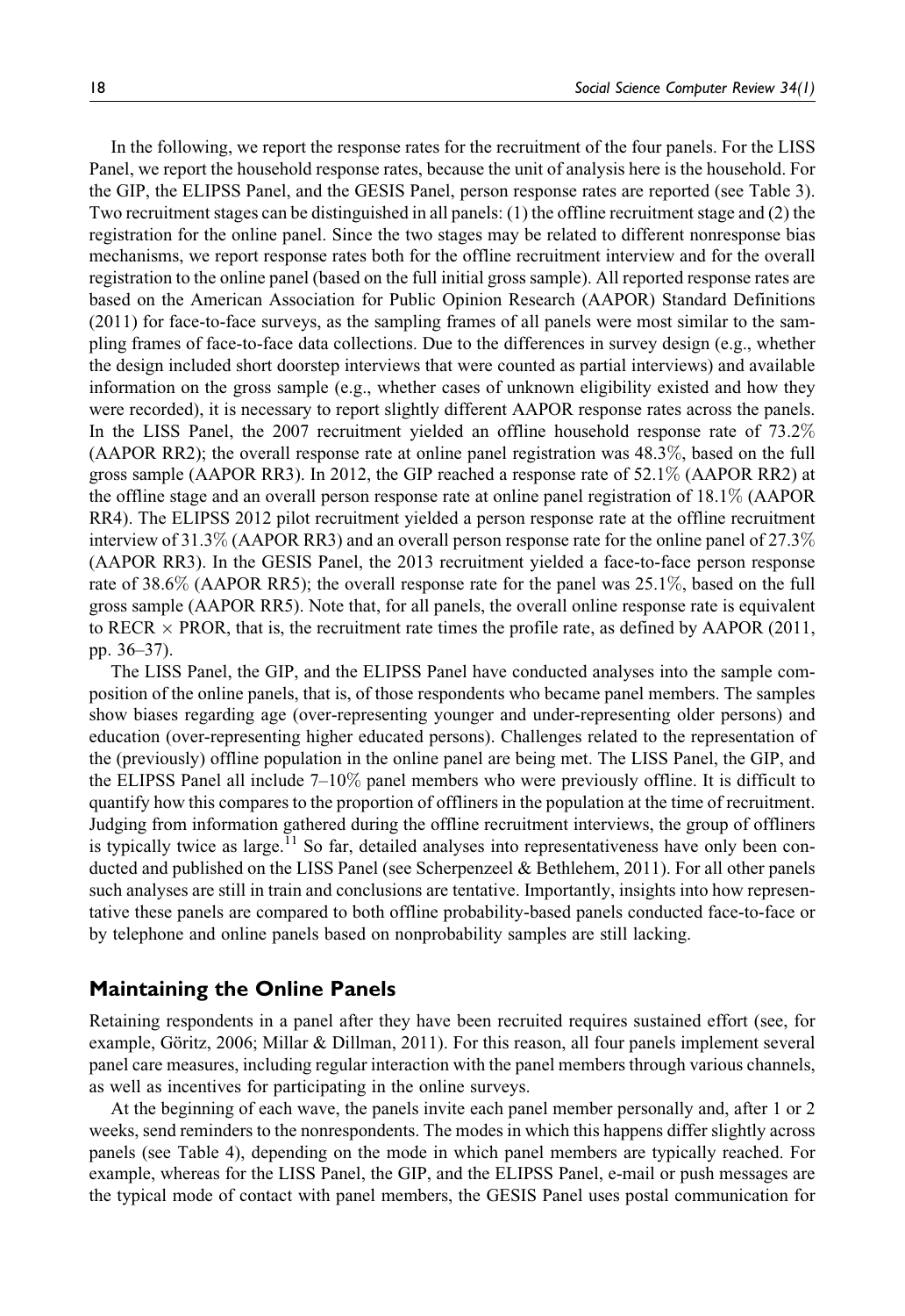|                              | Invitations                                                                                                   | Incentives                                                                                                                                                                                           | Communication                                                                           | Further measures                                                                                                                                                                      |
|------------------------------|---------------------------------------------------------------------------------------------------------------|------------------------------------------------------------------------------------------------------------------------------------------------------------------------------------------------------|-----------------------------------------------------------------------------------------|---------------------------------------------------------------------------------------------------------------------------------------------------------------------------------------|
| <b>LISS Panel</b>            | Invitation by e-mail;<br>two e-mail<br>reminders                                                              | 15 $\epsilon$ per hour of<br>interview time:<br>quarter-yearly<br>payout via a bank<br>transfer                                                                                                      | Toll-free hotline,<br>e-mail and<br>messages<br>through website<br>for panel<br>members | Presentation of study<br>results on website,<br>newsletter twice a<br>year, feedback<br>possibilities in each<br>questionnaire,<br>greeting card in case<br>of a move or illness      |
| GIP                          | Invitation by e-mail;<br>two e-mail<br>reminders; phone<br>reminder                                           | $4\epsilon$ per interview plus<br>yearly bonus of<br>$5\epsilon$ -10 $\epsilon$ for regular<br>participation;<br>payout via half-<br>yearly bank<br>transfer, vouchers,<br>or charitable<br>donation | Toll-free hotline.<br>e-mail and<br>messages<br>through website<br>for panel<br>members | Presentation of study<br>results and research<br>teams on website<br>every other month,<br>feedback<br>possibilities in each<br>questionnaire,<br>birthday, and<br>season's greetings |
| <b>ELIPSS</b> pilot<br>study | Invitation by message<br>on the ELIPSS applet,<br>by e-mail and by text<br>messages; two<br>reminders         | Personal use of tablet<br>and 3G Internet<br>connection                                                                                                                                              | Hotline, e-mail, and<br>push messages<br>through the<br><b>ELIPSS</b> applet            | Presentation of study<br>results on applet,<br>feedback<br>possibilities in each<br>questionnaire                                                                                     |
| <b>GESIS Panel</b>           | Invitation by postal<br>mail for all panel<br>members: two<br>e-mail reminders for<br>online panel<br>members | 5 $\epsilon$ unconditional cash<br>incentives, sent by<br>postal mail to both<br>online and offline<br>participants                                                                                  | Hotline (staffed<br>24/7), e-mail<br>and messages<br>through study<br>website           | Presentation of study<br>results and research<br>teams on website,<br>feedback<br>possibilities in each<br>questionnaire.                                                             |

those panel members who participate via paper questionnaires and invites all panel members at each wave via postal mail. In addition, the GIP has recently switched to inviting previously offline households via postal mail, since they proved difficult to reach electronically.

The incentives used at each wave differ slightly across panels. The LISS Panel, the GIP, and the GESIS Panel use similar incentive amounts of  $4E-5E$  per 20-min interview. However, while the GESIS Panel and the GIP use fixed size incentives, independent of the actual length of the questionnaire in any month, the LISS Panel pays 15€ per hour interview time. The questionnaire length, and thus also the incentive amount, is estimated by the LISS team before the questionnaire is fielded, based on the average completion time of respondents. Furthermore, the GIP rewards a yearly bonus of 10€ if a panel member participated in all waves and 5€ if a panel member participated in all but one wave during that year. LISS panel members who have not participated for 3 or more consecutive months, so-called "sleepers", are offered a conditional incentive of 10€ if they participate again. Finally, the LISS Panel and the GIP pay out incentives that are conditional on participation in a particular wave, while the GESIS Panel sends unconditional incentives, in cash, together with the postal invitation to the wave.

Paying out incentives to panel members is also handled differently across panels. In the LISS Panel, incentives earned are registered on the personal LISS Panel pages of the respondents and transferred to their bank account once every 3 months. In the GIP, respondents can choose between a bank transfer, an Amazon voucher, or a donation to a charity. Incentives are also accumulated and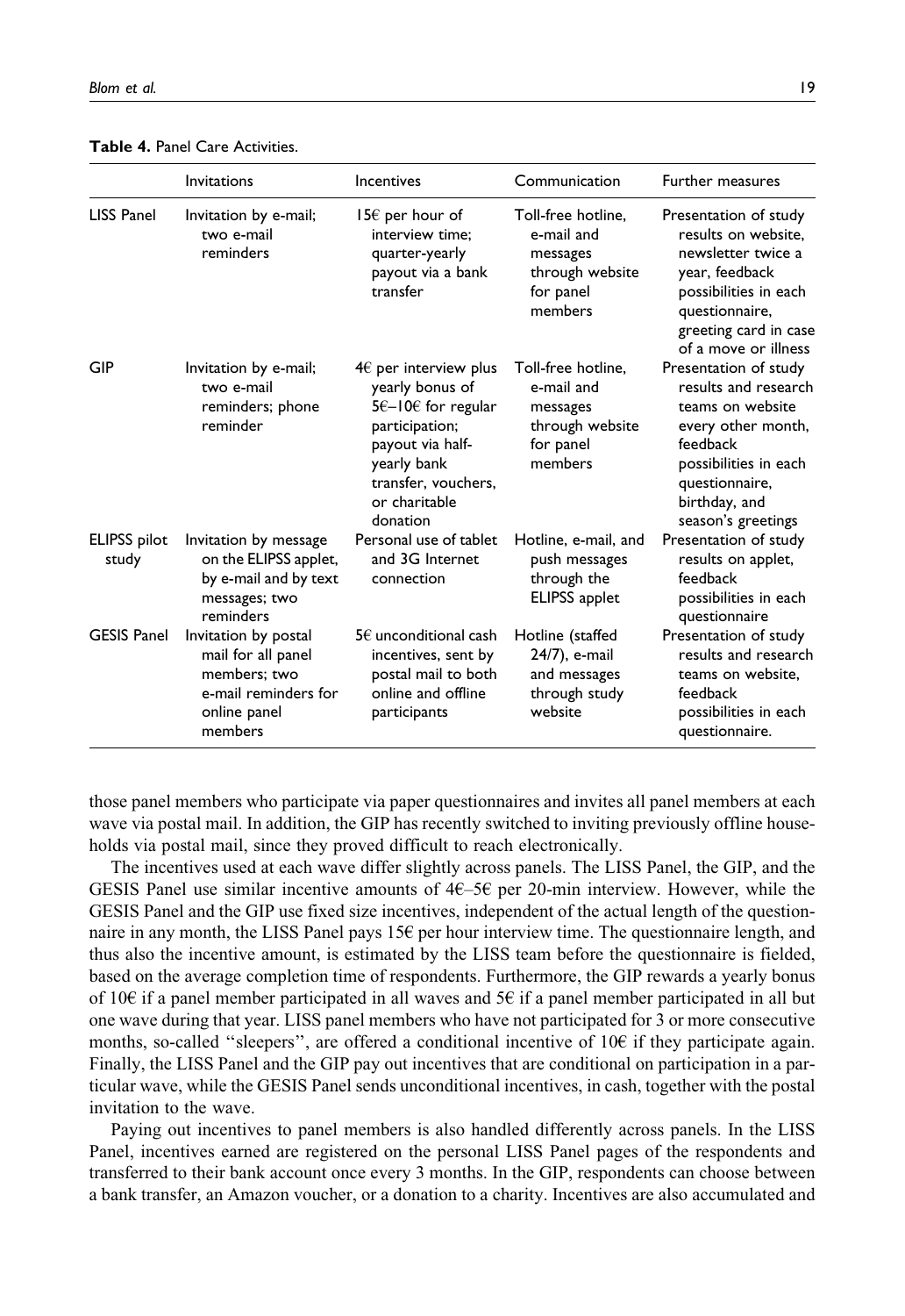

Figure 1. Retention rates during the first year. Notes. The basis for the retention rates is the first online or mixedmode wave (100%). Rates are reported per month for the first year. Because the LISS Panel and the ELIPSS Panel collect data every month and the GIP Panel and the GESIS Panel collect data every 2 months, different numbers of data points are reported. The LISS Panel reports the household retention rates, while the GIP, the ELIPSS Panel, and the GESIS Panel report person retention rates. The LISS Panel retention rates refer to the first year of the panel recruited in 2008, the GIP retention rates to the first year of the panel recruited in 2012, the ELIPSS Panel retention rates to the first year of the pilot panel recruited in 2012, and the GESIS Panel retention rates to the first three waves of the panel recruited in 2013/2014.

paid out every half year. The GESIS Panel sends unconditional cash incentives to panel members with the invitation letter at each wave. The ELIPSS Panel does not work with monetary incentives in the online panel. Because all participants receive a tablet computer with a 3G Internet connection that they can also use for other purposes, this is considered as an incentive for their participation (see Cornilleau et al., 2015). Indeed, for more than 60% of panel members, the free tablet was the primary motivation to participate in the panel. Additionally, 90% of panel members reported that they also use the tablet for purposes other than answering questionnaires.

Although its effect is difficult to quantify, all panels consider personal and close contact with panel members to be crucial for their long-term participation. Attrition from a probability-based online or mixed-mode panel may be caused by two distinct events. First, panelists may actively dropout by notifying the research team that they do not wish to be invited to any further surveys. Second, through rule-based exclusion, that is, panelists who have not participated in a certain number of successive waves are excluded from further invitations to the panel. With the help of intensive contact and communication procedures, retention rates of above 90% after several waves of data collection typify the four panels presented in this article (see Figure 1). To implement such close contact, all four panels have setup channels through which panel members can reach the panel management teams directly via e-mail, phone, or messages on the internal part of the study website (see Table 4). Furthermore, the LISS Panel, the GIP, and the ELIPSS Panel conduct personalized actions (letters, phone calls, etc.) to re-activate panel members who missed several waves. In addition, the panels aim to stay in touch with the sample members by providing study results via e-mail, mail, or on a website, and by introducing researchers involved with the study, thus giving the questionnaires a ''face'' to associate with.

The approaches to reaching a high-quality online or mixed-modes panel of the general population differed across the four panels, in terms of both the recruitment and regular panel maintenance measures adopted. However, the similarities with regard to high efforts in obtaining and maintaining the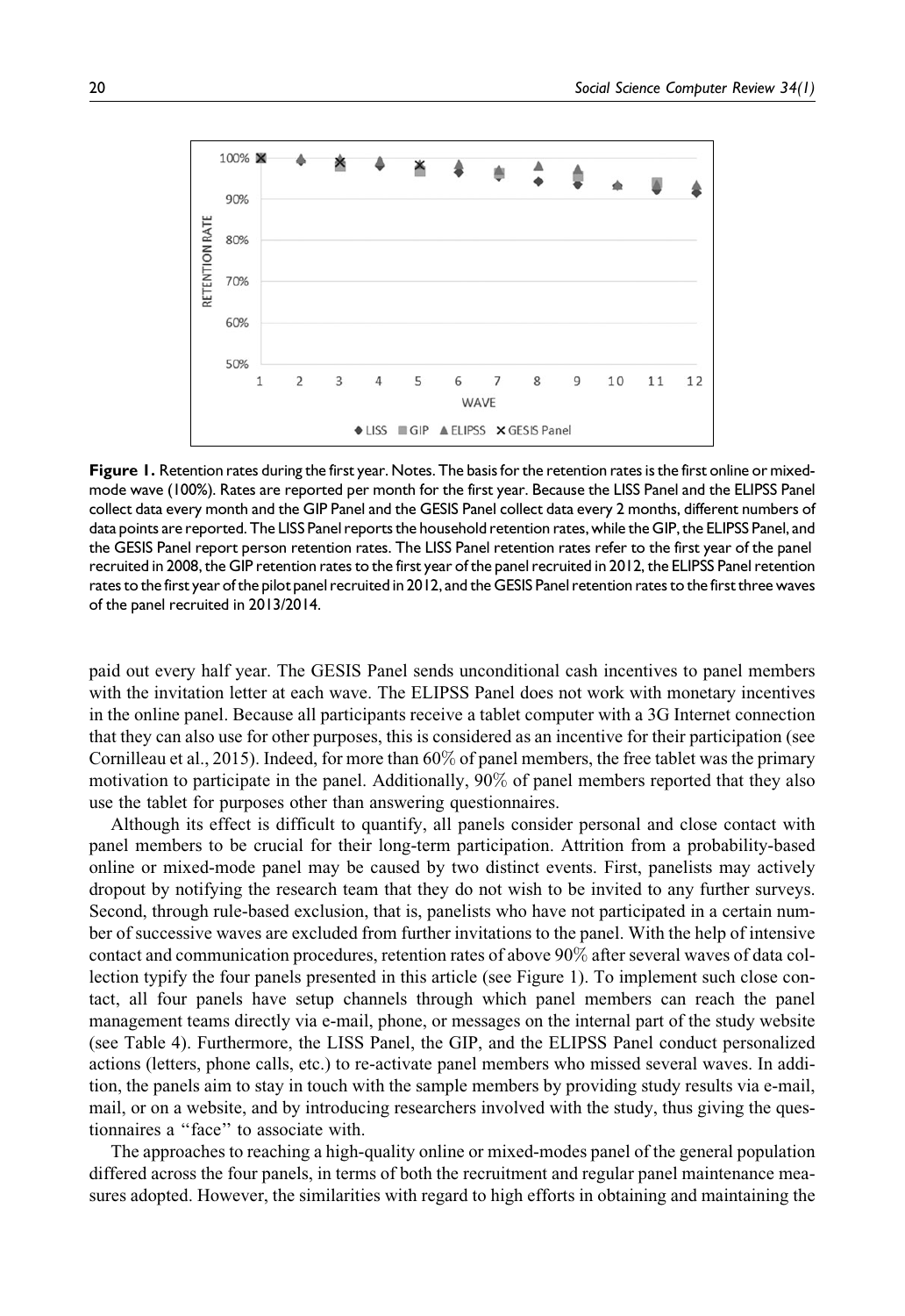panel are also apparent. As shown in Figure 1, as a result, the achieved retention rates (i.e., the proportion of the original panel that is still a panel member and can be approached for interviews) are highly similar across panels and above 90% even after a year of data collection.

## **Discussion**

Many roads can lead to a high-quality probability online and mixed-mode panel covering the general population. Using the LISS Panel, the GIP, the ELIPSS Panel, and the GESIS Panel as examples, this contribution showcases the variety of design choices taken along the way and demonstrates how these choices interact with each other. We thereby aim to demonstrate to survey practitioners embarking on similar endeavors the array of available tools and the operational implications that these have.

One key design choice for all panels representing the general population is the way in which persons without computer and/or Internet access are included in the panel. This decision is driven by considerations regarding both measurement equivalence and coverage. The ELIPSS Panel decided to aim for maximum measurement equivalence by subjecting all panel members to exactly the same stimulus. For this purpose, all panel members receive a tablet computer with 3G Internet connection. All questionnaires are fielded through an applet on the tablet and are thus displayed in exactly the same way to all respondents. The GESIS Panel, in contrast, aims for maximum coverage. Since persons without computers and Internet access are typically reserved with respect to new technologies, the GESIS Panel offers the possibility of participating in the panel via mailed paper questionnaires. Although this method is attractive to persons with low technical affinity, it results in a mixed-mode design, with one group of panel members interviewed online and the other interviewed on paper. The LISS Panel and the GIP chose an in-between option. They conduct online surveys, which respondents with access to the Internet can complete through the web, and provide previously offline respondents with the necessary equipment. By ensuring that the computers provided are specifically devised for persons without prior computer experience and by supplying various personal support channels, the LISS Panel and the GIP aim to minimize the burden for panel members and, thus, maximize coverage. At the same time, the web survey mode for all panel members aims for high measurement equivalence. However, a single stimulus, as generated in the ELIPSS Panel, is not achieved in the LISS Panel and the GIP, due to differences across the devices (computers, tablets, and smartphones) and browsers that are used.

Another design choice is whether the panel is to serve as an open research infrastructure for the general scientific community and, consequently, to encourage external researchers to submit questionnaires, or whether it is a topic-oriented panel where a limited group of researchers determines the questionnaire content. This decision is likely to impact on whether the infrastructure is of a more longitudinal or cross-sectional nature because, with a general infrastructure, it is more difficult to coordinate a long-term longitudinal research program, as the group of external scientists involved is continuously changing. By contrast, involving a wide range of disciplines in an open infrastructure creates new (possibly yet unknown) opportunities for secondary analyses by linking variables from different cross-sectional studies in a longitudinal context.

The longitudinal versus cross-sectional character of an infrastructure may, in turn, influence decisions on initial sample sizes and refreshment samples. If longitudinal research is the basic goal of the panel, it makes sense to initially recruit a large sample that can be followed for several years. Although the sample becomes smaller over time, due to attrition, the large initial sample ensures sufficient respondents whose characteristics, attitudes, and behavior can be followed over time, even after years of data collection. With the aging of the panel and the associated dropout, however, there may be increasing mismatches between the panel and the population. For longitudinal research, this mismatch is less of a concern, since the main interest is in observing changes over time. However, if the research questions are predominantly of cross-sectional nature, it makes sense to draw a somewhat smaller sample at the outset and regularly (e.g., every year or every other year) refresh the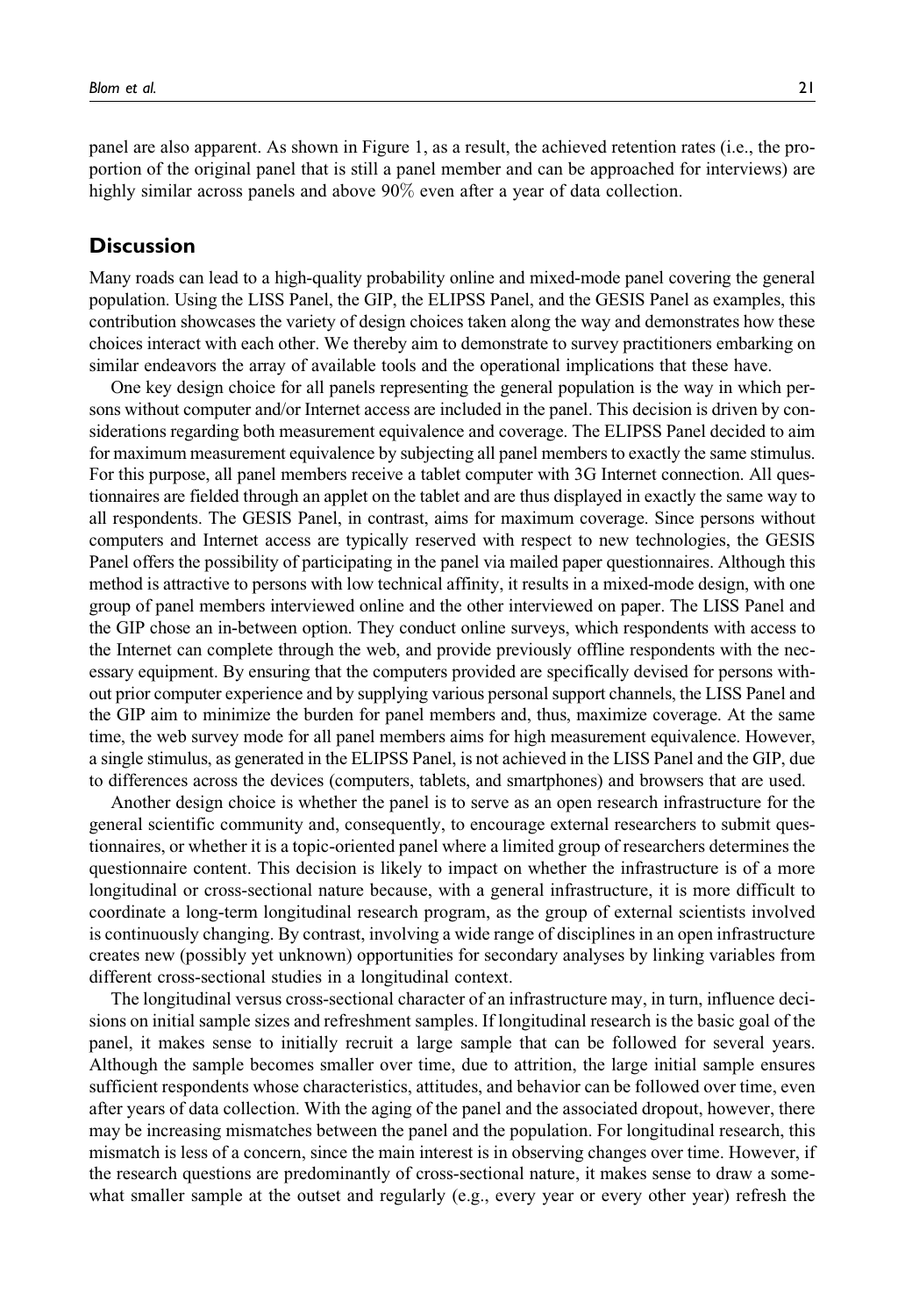sample with a newly recruited set of participants. One might even consider a rolling cross-sections design, where panel members—by design—leave the panel after a set number of waves, while new panel members enter it. With such regular updates of the sample, a continued representation of the population can be ensured. The cross-sectional research thus becomes more accurate; however, longitudinal research questions across several years encounter difficulties in such a design.

Since the design choices were not experimentally tested across panels, we are unable to make statements about their differential effect on our data. By describing the similarities and differences across panels, we intend to make analysts aware of them. We encourage analysts who use these data to consider the methodological implications of the differences presented. In April/May 2014, the LISS Panel, the GIP, the ELIPSS Panel, and the GESIS Panels concurrently implemented a joint wave of data collection, for the first time. In this joint wave, key questions of mutual interest, borrowed from existing cross-national surveys and adapted to the online mode, were fielded in all four panels. The data are available to the scientific community for cross-national analyses. In the coming years, we aspire to implement further joint waves, thus generating more comparative data. In the long run, our aim is to work toward a more elaborate and integrated cross-national data collection across the four panels and across new panels emerging throughout Europe and the rest of the world.

### Declaration of Conflicting Interests

The authors declared no potential conflicts of interest with respect to the research, authorship, and/or publication of this article.

#### Funding

The authors disclosed receipt of the following financial support for the research, authorship, and/or publication of this article: The LISS Panel data were collected by CentERdata (Tilburg University, The Netherlands) through its MESS project funded by the Netherlands Organization for Scientific Research (grant number 176.010.2005.017). The German Internet Panel is the central data collection (project Z1) of SFB 884 at the University of Mannheim and is funded by the German Research Foundation (DFG). The ELIPSS Panel is part of the larger project entitled Data, Infrastructure, Methods of Investigation in the Social Sciences and Humanities (DIME-SHS) led by Laurent Lesnard and supported by a public grant from the French National Research Agency (ANR-10-EQPX-19-01). The GESIS Panel is funded the German Federal Ministry of Education and Research.

#### **Notes**

- 1. Norway (Norwegian Citizen Panel) and Iceland also have probability-based online panels that are very similar to the four panels included in this article. However, although Norway and Iceland have high Internet penetration rates, neither of the panels covers the non-Internet users. For this reason, these panels are not considered in this article.
- 2. http://www.natcenweb.co.uk/genpopweb/
- 3. http://www.lissdata.nl
- 4. http://reforms.uni-mannheim.de/internet\_panel/home
- 5. http://quanti.dime-shs.sciences-po.fr
- 6. http://www.gesis-panel.org
- 7. http://www.lissdata.nl/dataarchive
- 8. http://www.gesis.org/en/institute/gesis-scientific-departments/data-archive-for-the-social-sciences
- 9. https://quetelet.casd.eu
- 10. Before sending face-to-face interviewers to the remaining addresses (noncontacts and refusals), the ELIPSS took charge of the first contact attempts by sending out invitations and reminder letters itself and by making the initial phone calls.
- 11. According to international statistics on internet penetration rates, 86.2% of the population in Germany and 83.3% of the population in France had access to Internet at home or at work in 2013. For the Netherlands,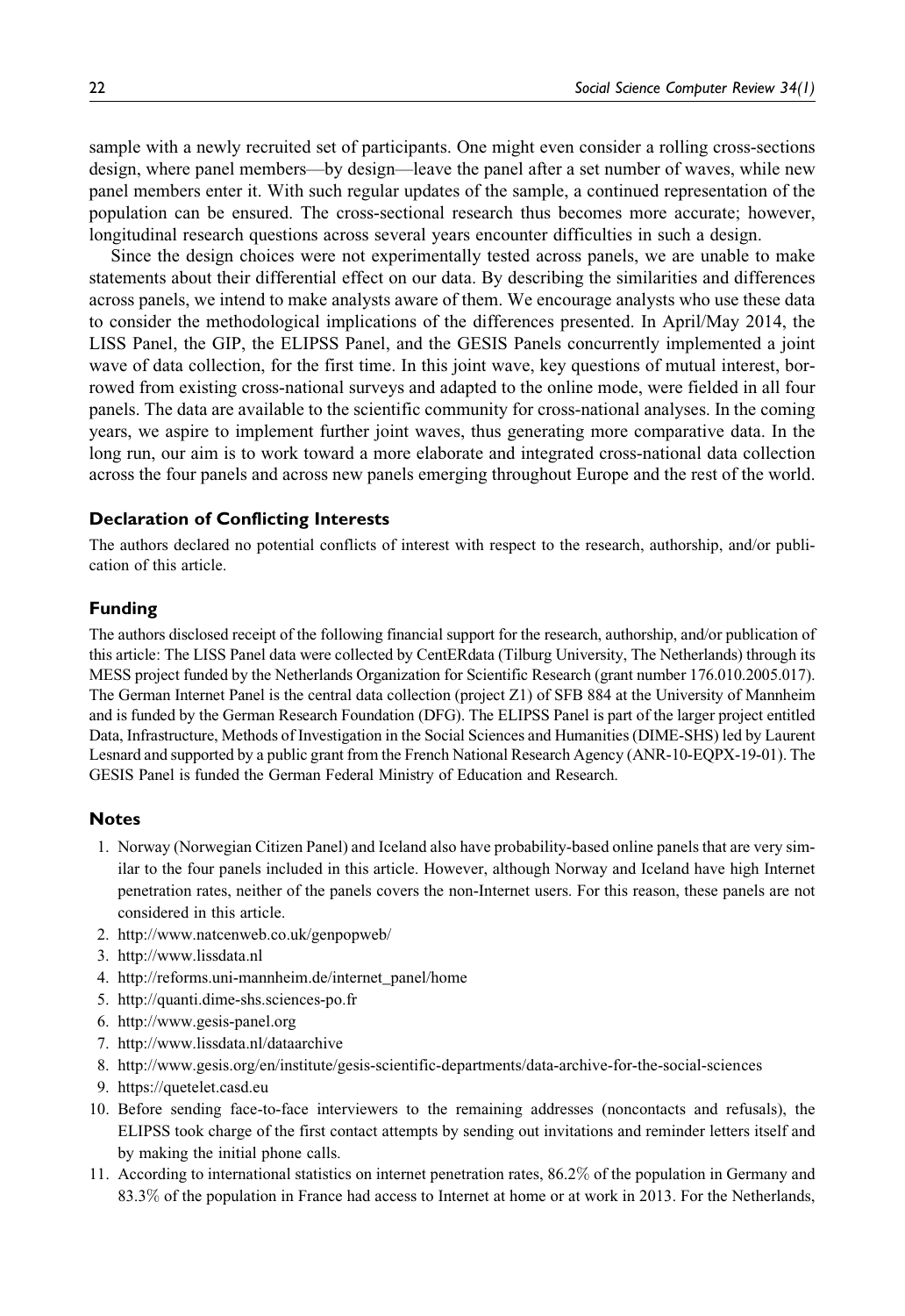this was equal to 88.4% at the time of recruitment in 2007 (Internet World Stats: http://www.internetworldstats.com). However, note that these percentages refer to a different population than is relevant for the LISS Panel, the German Internet Panel (GIP), the ELIPSS Panel and the GESIS Panel. The definition of Internet penetration used by the Internet World Stats is Internet access at work and home, while for the four panels only Internet access at home is relevant because employers may not allow panelists to fill in questionnaires during working hours and with work resources. In addition, it is unclear, what age brackets the Internet World Stats apply and whether there is any under-coverage in their statistics. Thus, the information on Internet penetration collected by the panels during offline recruitment may be the more accurate and relevant figure for their populations.

Source of the Internet World Stats data: ''The data displayed at Internet World Stats comes from various information sources: mainly from the following Data Research Sources and the following organizations: The Nielsen Company, from the International Telecommunications Union (ITU). Additional sources are the GfK Group, the Computer Industry Almanac, the CIA Fact Book, local NIC, local ISP, other public such as official Internet regulating agencies, and direct information from trustworthy and reliable research private sources. Nielsen Onlines's data corresponds to the home plus work panel current digital media total universe estimate.'' ... ''The Internet usage and population data presented here are the best estimates available, however a reasonable margin of error should be allowed for.''

#### **References**

- American Association for Public Opinion Research. (2011). Standard definitions: Final dispositions of case codes and outcome rates for surveys (7th ed.). Lenexa, KS: AAPOR.
- Baker, R., Blumberg, S. J., Brick, J. M., Couper, M. P., Courtright, M., Dennis, J. M., ... Zahs, D. (2010). Research synthesis: AAPOR report on online panels. Public Opinion Quarterly, 74, 711–781.
- Bandilla, W., Kaczmirek, L., Blohm, M., & Neubarth, W. (2009). Coverage und nonresponse-effekte bei online-bevölkerungsumfragen. In J. Nikolaus, H. Schoen, & T. Zerback (Eds.), Sozialforschung im Internet: Methodologie und Praxis der online-Befragung (pp. 129-143). Wiesbaden, Germany: VS Verlag für Sozialwissenschaften.
- Blohm, M., Hox, J. J., & Koch, A. (2007). The influence of interviewers' contact behavior on the contact and cooperation rate in face-to-face household surveys. International Journal of Public Opinion Research, 19, 97–111.
- Blom, A. G., de Leeuw, E. D., & Hox, J. J. (2011). Interviewer effects on nonresponse in the European Social Survey. Journal of Official Statistics, 27, 359–377.
- Blom, A. G. (2014). Setting priorities: Spurious differences in response rates. International Journal of Public Opinion Research, 26, 245–255.
- Blom, A. G., Gathmann, C., & Krieger, U. (2015). Setting up an online panel representative of the general population: The German Internet Panel. Field Methods, 27, 391-408.
- Busse, B., & Fuchs, M. (2012). The components of landline telephone survey coverage bias: The relative importance of no-phone and mobile-only populations. *Quality & Quantity*, 46, 1209–1225.
- Callegaro, M. (2010). Do you know which device your respondent has used to take your online survey? Survey Practice, 3.
- Callegaro, M., Villar, A., Yeager, D., & Krosnick, J. A. (2014). A critical review of studies investigating the quality of data obtained with online panels based on probability and nonprobability samples. In M. Callegaro, R. Baker, J. D. Bethlehem, A. S. Göritz, J. A. Krosnick, & P. J. Lavrakas (Eds.), Online panel research: A data quality perspective (pp. 23–54). New York, NY: Wiley.
- Cherchye, L., De Rock, B., & Vermeulen, F. (2012). Married with children: A collective labor supply model with detailed time use and intrahousehold expenditure information. The American Economic Review, 102, 3377–3405.
- Church, A. (1993). Estimating the effect of incentives on mail survey response rates: A meta-analysis. Public Opinion Quarterly, 57, 62–79.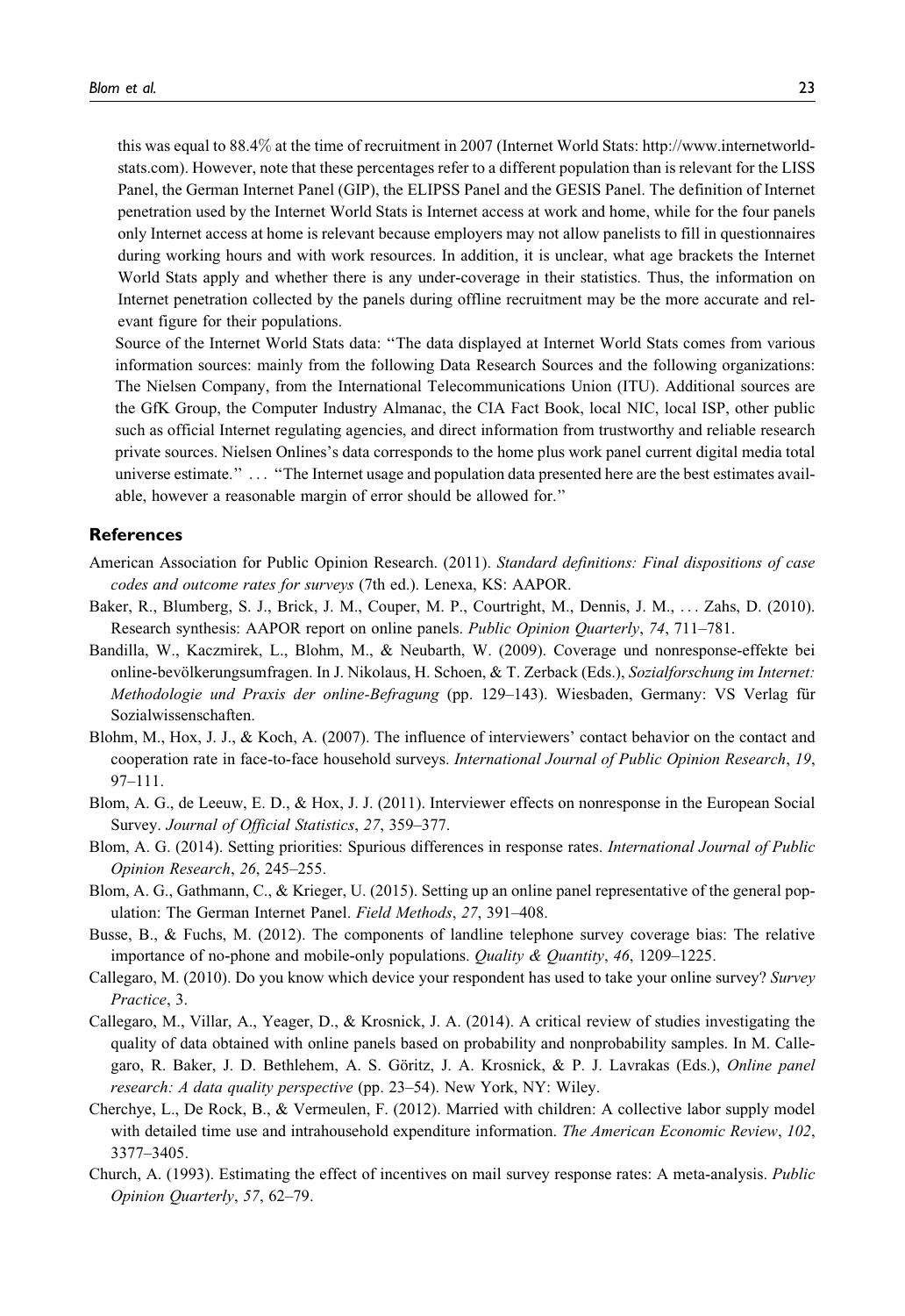- Cook, C., Heath, F., & Thompson, R. L. (2000). A meta-analysis of response rates in web- or internet-based surveys. Educational and Psychological Measurement, 60, 821–836.
- Cornilleau, A., Cousteaux, A.-S., & Legleye, S. (2015). Recruiting and maintaining a probability-based internet panel in France: the ELIPSS pilot study. *Documents de travail du CDSP*, Centre de données socio-politiques (CDSP).
- Couper, M. P. (2008). Designing effective web surveys. New York, NY: Cambridge University Press.
- Couper, M. P., & Bosnjak, M. (2010). Internet surveys. In J. D. Wright & P. V. Marsden (Eds.), Handbook of survey research (pp. 527–550). San Diego, CA: Elsevier.
- Dillman, D. A., & Bowker, D. K. (2001). The web questionnaire challenge to survey methodologists. In U.-D. Reips & M. Bosnjak (Eds.), Dimensions of Internet science (pp. 159-178). Lengerich, Germany: Pabst Science Publishers.
- Dillman, D. A., Smyth, J. D., & Christian, L. M. (2009). Internet, mail and mixed-mode surveys: The tailored design method (3rd ed.). Hoboken, NJ: John Wiley & Sons.
- Fox, R. J., Crask, M. R., & Jonghoom, K. (1988). Mail survey response rate: A meta-analysis of selected techniques for inducing response. Public Opinion Quarterly, 52, 467-491.
- Göritz, A. S. (2006). Incentives in web studies: Methodological issues and a review. International Journal of Internet Science, 1, 58–70.
- Groves, R. M., Fowler, F. J. Jr., Couper, M. P., Lepkowski, J. M., Singer, E., & Tourangeau, R. (2009). Survey methodology. Hoboken, NJ: John Wiley & Sons.
- Johnson, T. P., O'Rourke, D., Burris, J., & Owens, L. (2002). Culture and survey nonresponse. In R. M. Groves, D. A. Dillman, J. L. Eltinge, & R. J. A. Little (Eds.), Survey nonresponse (pp. 55–70). New York, NY: Wiley.
- Joye, D., Pollien, A., Sapin, M., & Ernst Stähli, M. (2012). Who can be contacted by phone? Lessons from Switzerland. In M. Häder, S. Häder, & M. Kühne (Eds.), Telephone surveys in Europe: Research and practice (pp. 187–208). Heidelberg, Germany: Springer.
- Kreuter, F., Presser, S., & Tourangeau, R. (2008). Social desirability bias in CATI, IVR, and web surveys. Public Opinion Quarterly, 72, 847–865.
- Krosnick, J., MacInnis, B., Suh, A., & Yeager, D. (2013, May). Assessment of survey accuracy through a multimodes national field experiment. Paper presented at the American Association for Public Opinion Research national conference, Boston, MA.
- Leenheer, J., & Scherpenzeel, A. C. (2013). Does it pay off to include non-internet households in an Internet panel? International Journal of Internet Science, 8, 17–29.
- Link, M., Murphy, J., Schober, M. F., Buskirk, T. D., Childs, J. H., & Tesfaye, C. L. (2014, April). Mobile technologies for conducting, augmenting and potentially replacing surveys: Report of the AAPOR taskforce on emerging technologies in public opinion research. Deerfield, IL: AAPOR.
- Lipps, O., & Kissau, K. (2012). Nonresponse in an individual register sample telephone survey in Lucerne/ Switzerland. In M. Häder, S. Häder, & M. Kühne (Eds.), Telephone surveys in Europe: research and practice (pp. 187–208). Heidelberg, Germany: Springer.
- Lozar Manfreda, K., Bosnjak, M., Berzelak, J., Haas, I., & Vehovar, V. (2008). Web surveys versus other survey modes: A meta-analysis comparing response rates. *International Journal of Market Research*, 50, 79–104.
- Lyberg, L., & Dean, P. (1992). Methods for reducing nonresponse rates: A review. Paper presented at the annual meeting of the American Association for Public Opinion Research. Unpublished manuscript, St. Petersburg, FL.
- Lynn, P. (2003). Developing quality standards for cross-national survey research: Five approaches. International Journal of Social Research Methodology, 6, 323–336.
- Lynn, P., Häder, S., Gabler, S., & Laaksonen, S. (2007). Methods for achieving equivalence of samples in crossnational surveys: The European Social Survey experience. Journal of Official Statistics, 23, 107-124.
- Millar, M. M., & Dillman, D. A. (2011). Improving response to web and mixed-mode surveys. Public Opinion Quarterly, 75, 249–269.